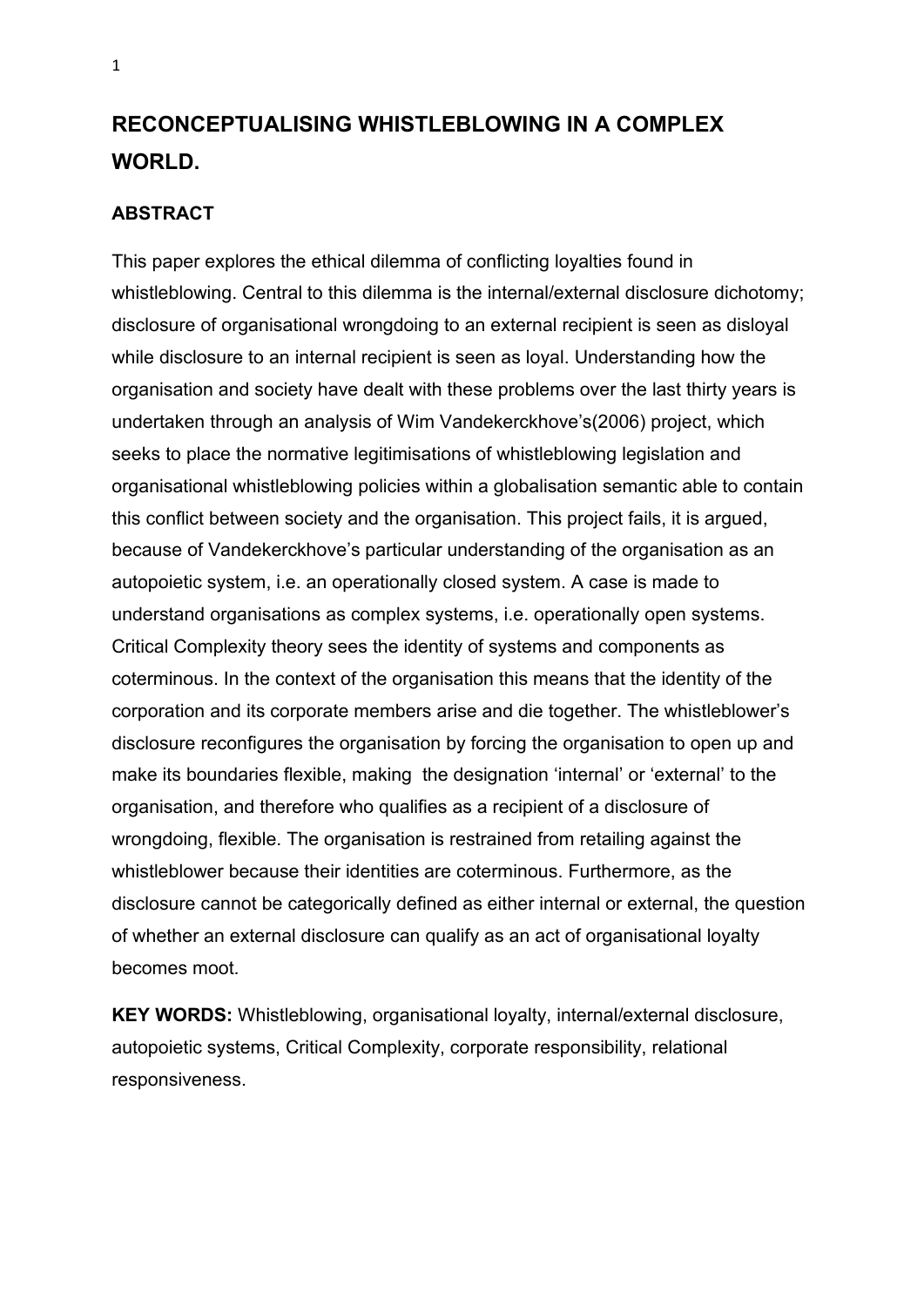#### **INTRODUCTION**

C. Fred Alford (2001, p.35) remarks that "the fate of the whistleblower is not the worst problem our society faces, but it illuminates many others." In light of the continuing economic, political and social aftershocks felt around the globe in response to the financial crisis triggered by the implosion of the US housing market in 2007; as well as the approach of several environmental tipping points – changing weather patterns, exhausted fishing stocks – it can be argued that the continued separation of business and ethics counts among the worst problems facing society. Opposing that separation is the whistleblower, who risks retaliation and reprisals by the organisation whose wrongdoing it seeks to expose. Conventionally the whistleblower has either been scorned or praised; polar attitudes that reflect the central dilemma of whistleblowing: conflicting loyalties. What these, opposing, attitudes betray is a belief that the whistleblower is an anomaly, someone who does not, and cannot fit into the organisation. This paper however, argues that the whistleblower is firmly part of the organisation, indeed, fundamentally part of the organisation. Accordingly, the whistleblower should no longer be seen as "someone from the inside [who] represents the interests of the outside" (Alford, 2001, p.29), but as someone whose actions constitute the very boundary of the organisation, the *ethical* boundary.

One of the key aspects of whistleblowing procedure is to specify who is eligible as a recipient of a disclosure of wrongdoing. Internal disclosure is a disclosure made to a person, or group of persons, who are deemed part of the organisation; external disclosure is a disclosure made to a person, or group of persons, who are not deemed to be part of the organisation. Disclosure to an internal recipient is not usually perceived as being disloyal to the organisation because it allows the firm to rectify harmful actions, procedures or policies before "it is charged in public" DeGeorge (1986, p.232). However, if the organisation does nothing to correct the harms arising from its actions then the whistleblower may feel that because s/he has a higher loyalty to society and the public interest, s/he needs to disclose that to a recipient outside the organisation.

The internal/external disclosure dichotomy is however, problematic. Where does one locate the boundary of the organisation? Who decides who is part of the organisation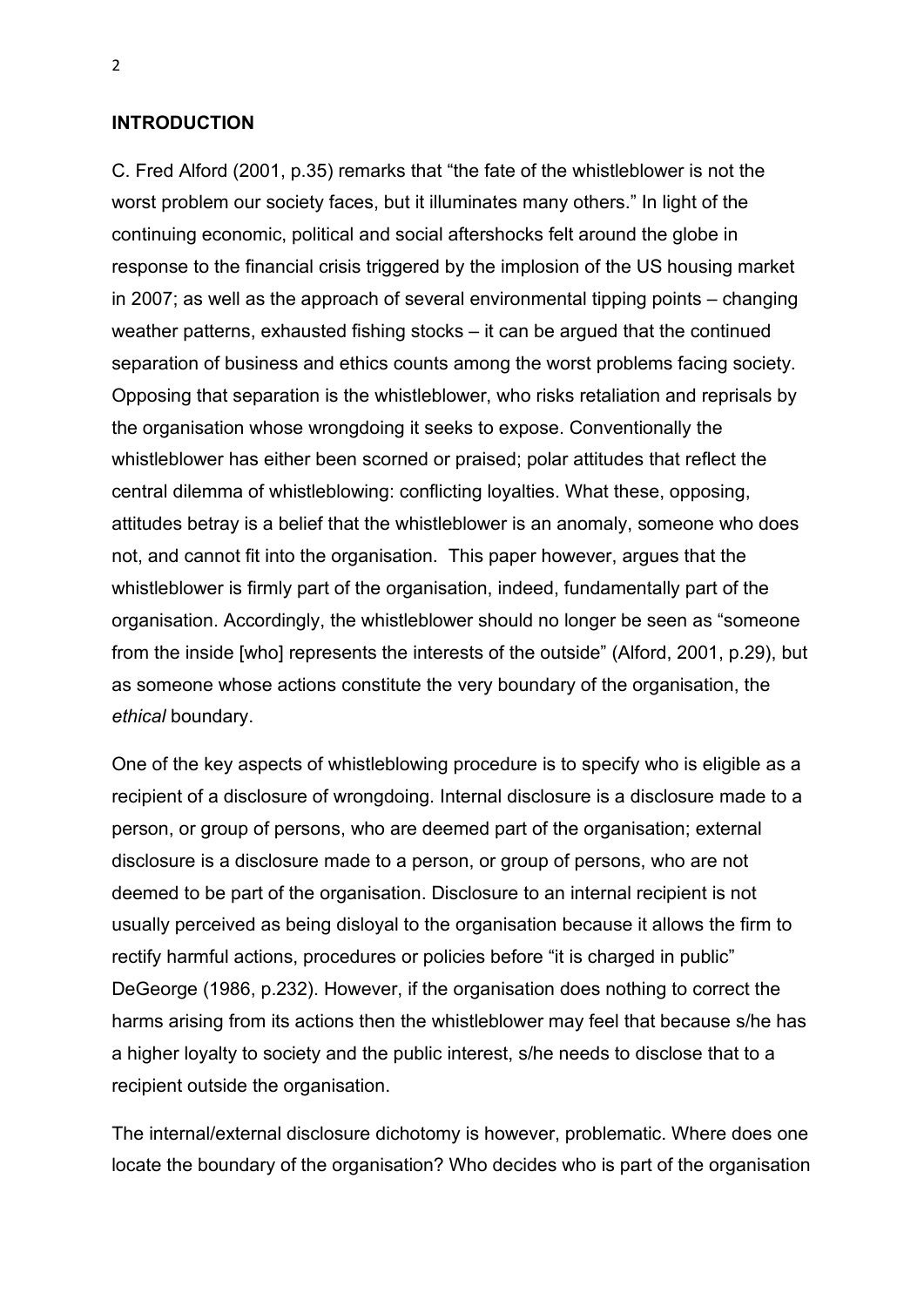and who is not, and as such is privy to information that may affect his/her interests? The whistleblower who discloses 'externally' is thus a "boundary violator" (Alford, 2001, p.99). What this organisational fear - of having its boundaries violated represents, is the more general organisational distrust of dissent: if there is disagreement on which corporate activities constitute a public harm, or which stakeholder forms part of the organisation such that it can be the recipient of a disclosure, then the organisation will lose its identity and purpose.

This paper is divided into two parts. In the first part of the paper I critically examine loyalty and dissent, and their bearing on the internal/external disclosure dichotomy. This analysis then continues through a critical evaluation of Wim Vandekerckhove's (2006) project to map the normative legitimisations of whistleblowing policies around the globe today. Vandekerckhove traces how certain global trends in legitimising whistleblowing policies attempt to eliminate the conflict between the organisation and society.

I will argue that, what Vandekerckhove calls the OSR (Organisational Social Responsibility) normative legitimisation, fails to eliminate the conflict between the organisation and society because Vandekerckhove uses the concept of autopoiesis to support a network perspective. Autopoetic systems, although autonomous and self-reproducing, are systems that are operationally closed to their environment. I will demonstrate that it is this understanding of the organisation as an autopoietic system that frustrates Vandekerckhove's (2006, p.313) attempt to move past the crucial paradox he identifies: "openness of the recipient element [external disclosure] requires, as well as makes a strong civil society". In other words, effective whistleblowing policies need an organisational and societal culture characterised by the absence of abuse of power in highly independent and transparent organisations. However, to assume such a culture annuls the need for whistleblowing.

In the second part of the paper I introduce Critical Complexity theory, which describes systems as radically open systems. I make the case to understand organisations as complex systems. This allows moral agency in the organisation to be recast such that dissent within the organisation, which some theorists (Jubb, 1999; Bok, 1980) argue is fundamental to the notion of whistleblowing, can be accommodated. This notion of dissent is examined through Painter-Morland's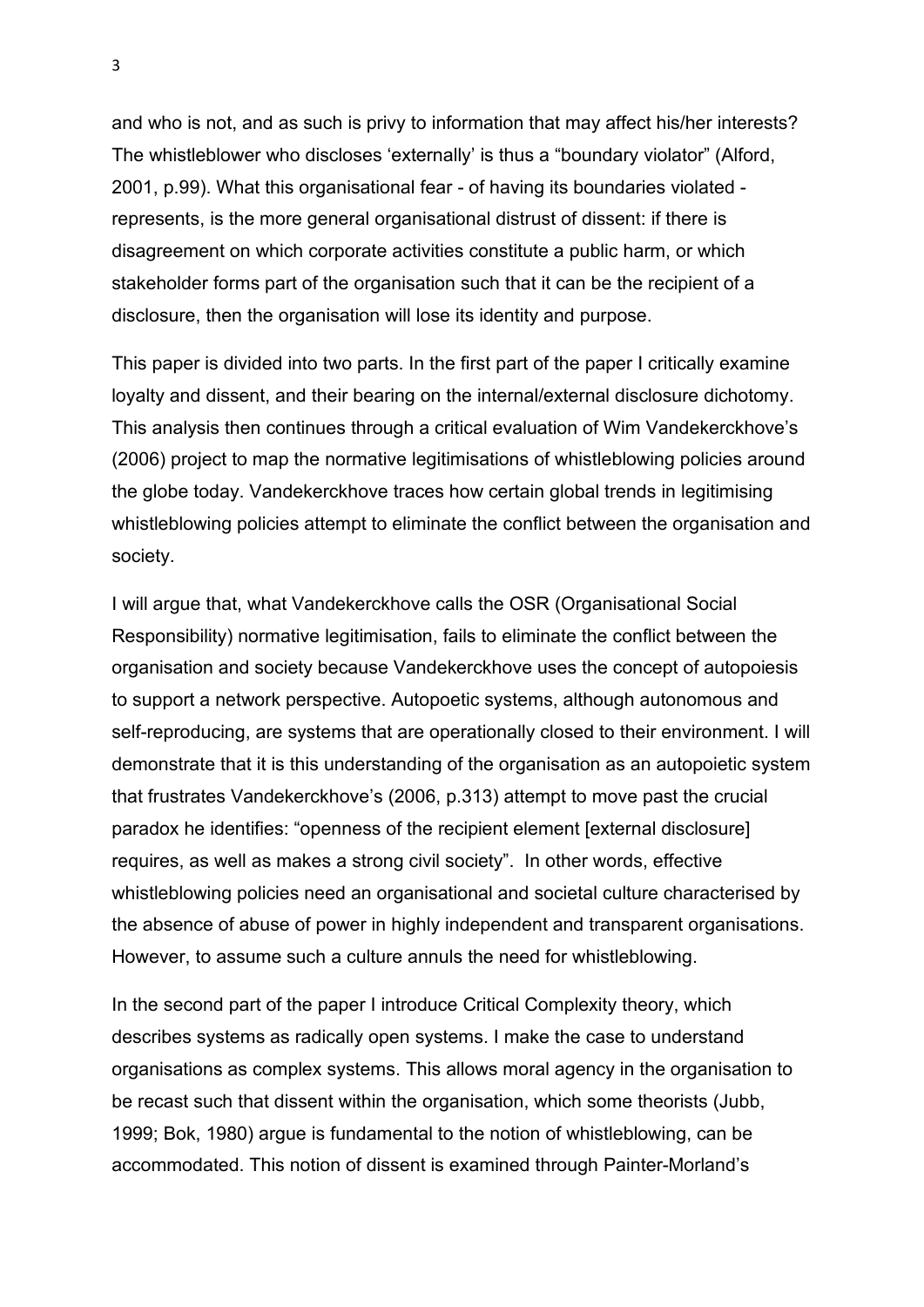conception of 'normative congruence' (2008). Understanding organisations as complex systems, I will argue, requires that the designation 'internal' and 'external' remain open and flexible, such that who counts as a recipient of a disclosure remains open and flexible. Furthermore, as it is posited that the identities of organisations and its corporate members are coterminous - they start and end together (Woermann 2010b) - it follows that the organisation is restrained from retaliating against the whistleblower. Finally, as the disclosure cannot be categorically defined as either internal or external, I conclude that the question of whether an external disclosure can qualify as an act of organisational loyalty becomes moot.

## **I. ORGANISATIONAL LOYALTY, EXTERNAL DISCLOSURE, AND AUTOPOIETIC SYSTEMS**

### **LOYALTY & DISSENT; INTERNAL & EXTERNAL DISCLOSURE**

Traditionally the ethical problem of whistleblowing is seen as conflicting loyalties – the employee's loyalty to his/her organisation, which might require the employee to ignore or overlook actual or potential wrongdoing committed by the organisation, versus their loyalty to society which might require the employee to alert the public of organisational wrongdoing which might harm it. These conflicting loyalties become most apparent when the would-be whistleblower must decide whether to make his/her disclosure to an internal or external recipient. The importance of this internal/external dichotomy is revealed in such whistleblowing research as an empirical study by Dworkin and Baucus (1998, p.1296) which reports that whistleblowers who disclose externally are more effective in bringing about change within the organisation, (partly because the attention of outside stakeholders is brought to bear) increasing pressure on the organisation to respond to the charges (p.1286). However, external whistleblowers are also more likely to be retaliated against (p.1296). The relationship between the internal/external dichotomy and organisational loyalty is explored in what follows.

Prima facie, employees owe loyalty to the organisations they work for: On commencement of employment with an organisation, the employee's duties and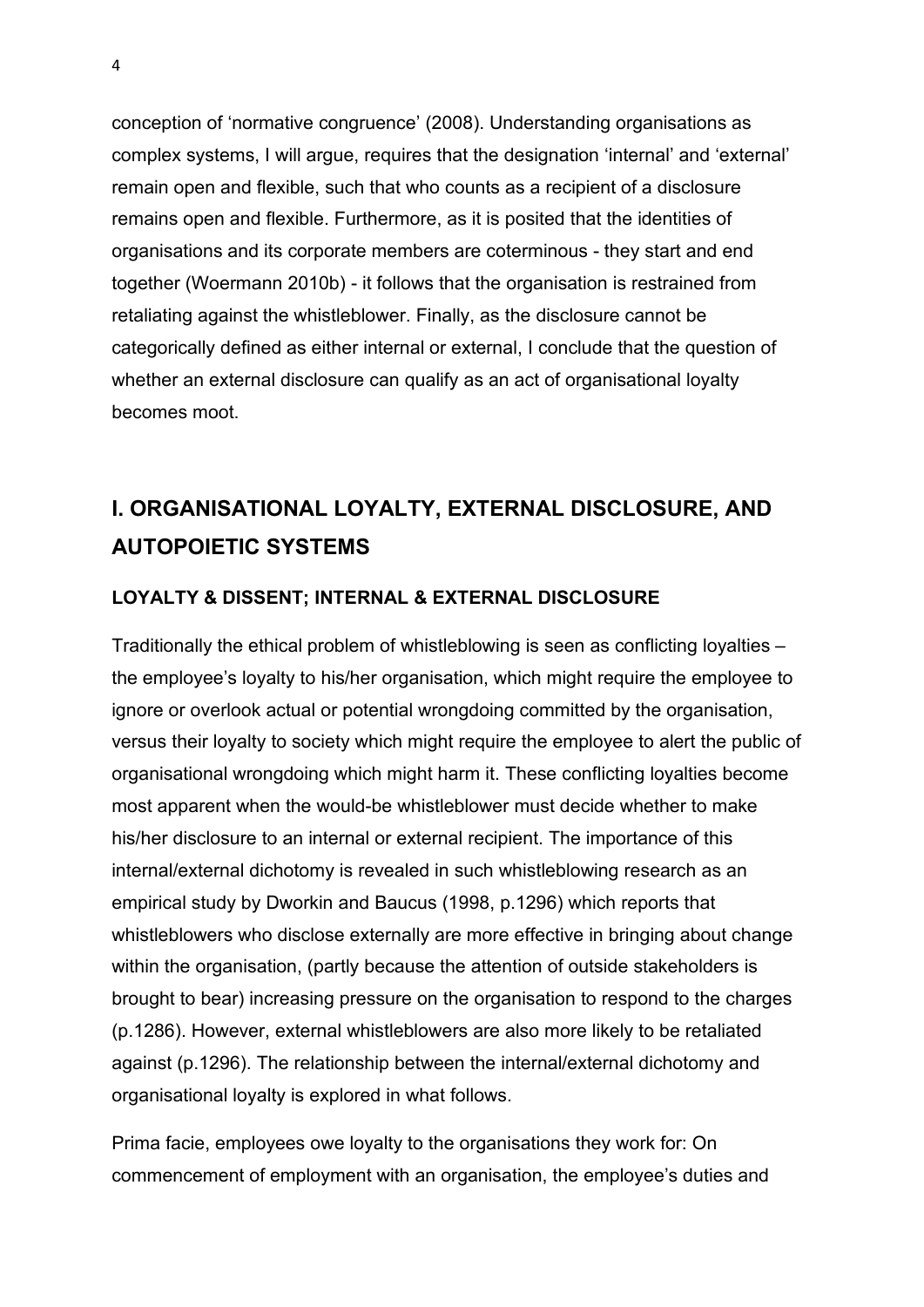obligations toward the organisation will be laid out in their employment contract, specified *inter alia* in the job description, code of conduct and the corporation's various policies and procedures. However, an employment contract will never be able to exhaustively list every obligation and duty owed by the employee to the organisation. Organisational loyalty seeks to breach that gap, and consists in obedience, confidentiality and avoiding conflicts of interest (Bowie and Duska, 1990, pp.70-72). Obedience involves following reasonable instructions, while the requirement of confidentially takes cognisance of the organisational need to keep its financial, management and operational data secret from its competitors.

Firmly against this view Ronald Duska (2004, p.306) claims that "one does not have an obligation of loyalty to a company, even a *prima facie* one, because companies are not the kind of things that are the proper objects of loyalty". Corporations exist to make money and employees work primarily to earn a salary, thus the notion of organisational loyalty is incoherent because, Duska (2004, p.308) argues, loyalty depends on "ties that demand self-sacrifice without expectation of reward" such as those found in family relationships or between teammates on a sports team.

However, the object of loyalty, according to Vandekerckhove and Commers (2004, p. 229), lies not in "the physical aspects of the company - buildings, executives, boards, hierarchies, colleagues - but the explicit set of mission statement, goals, value statement and code of conduct of the organization". An organisation in its mission statement, goals etc. hopes to offer to the public, and its employees, not just a description of its purpose, but a legitimation of that purpose. This legitimation can, for example, take the form of incorporating CSR and sustainability principles within the mission statement (2004, p.229). Conceiving of the corporation in this manner dissolves the dilemma of divided loyalties because if the corporation and its activities are considered legitimate by society, then blowing the whistle in order to prevent harm to society can never contradict loyalty to that corporation, "any contradiction between those two duties would imply that the object of my duty is not a legitimate object" (2004, p.230).

Following this, Vandekerckhove and Commers propose that organisational loyalty be considered as 'rational loyalty'. The 'rational' part indicates "the need for the individual to make a deliberation whether or not her acts are a contribution to the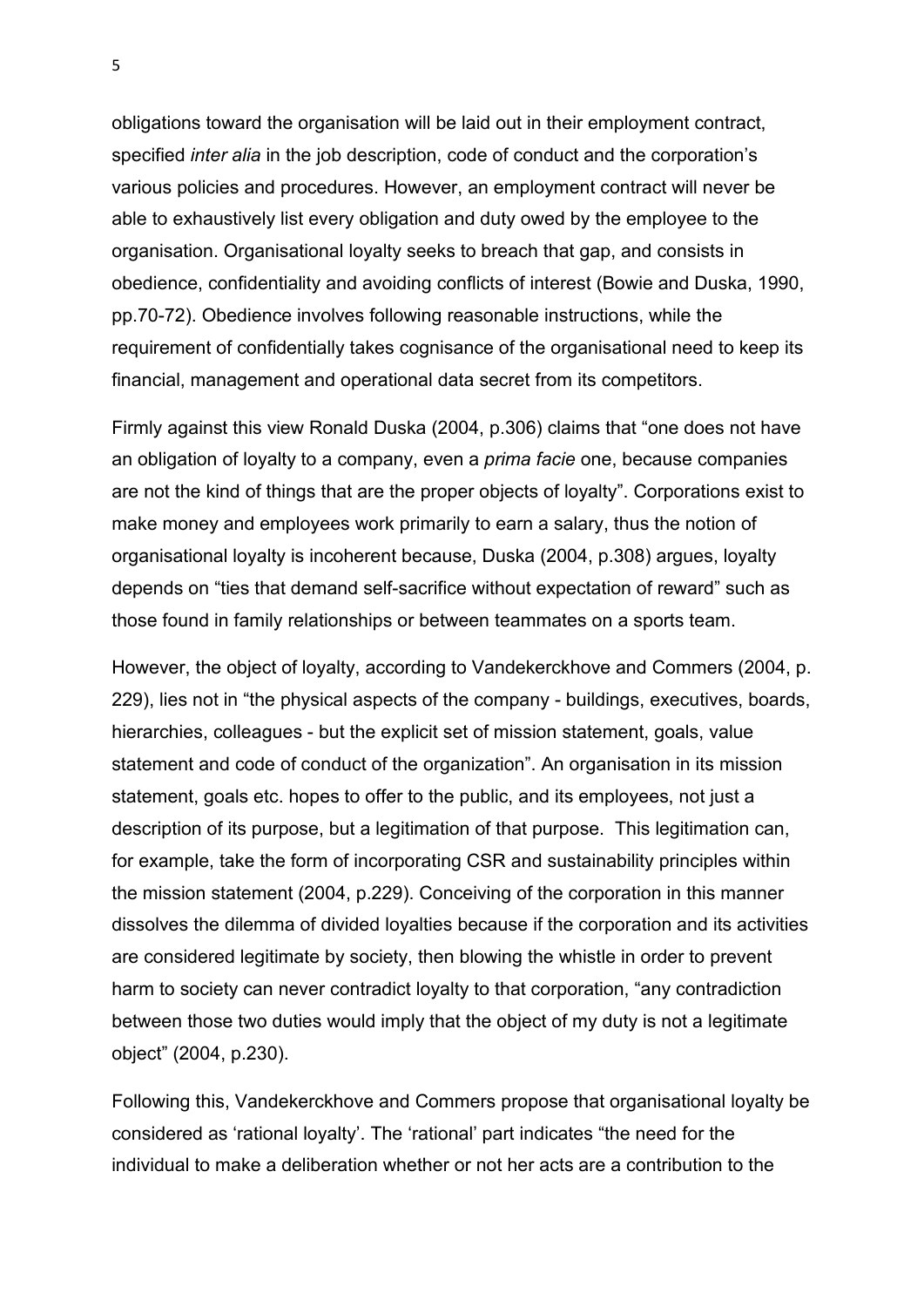explicit mission, values and goals of the organization she is loyal to" (2004, p.230). Any action performed therefore, as an action emanating from the 'physicality' of an organisation - the management structures, functional positions etc. - which is in violation of the explicit mission statement, is thus an act of potential wrongdoing, or what Vandekerckhove and Commers call "goal-displacement" (2004, p.230). Whistleblowing in this case, as an act of 'rational loyalty', is not a violation of organisational loyalty. Vandekerckhove and Commers use as an example the Volvo group, whose code of conduct commits it to political neutrality. If a plant manager were to use any of Volvo's assets to assist his local city councilor in his election campaign then 'rational loyalty' would require whistleblowing to realign the goals of the organisational identity and organisational setting (2004, p.230).

Vandekerckhove and Commers (2004, p.266) employ Jubb's (1999, p.83) definition of whistleblowing:

"A deliberate non-obligatory act of disclosure, which gets onto the public record and is made by a person who has or had privileged access to data or information of an organization, about non-trivial illegality or other wrongdoing whether actual, suspected or anticipated which implicates and is under the control of that organization, to an *external* entity having the potential to rectify the wrongdoing." (Emphasis added)

Adopting Jubb's definition thus appears to commit Vandekerckhove and Commers to the position that only external disclosure counts as whistleblowing. However, in the very next sentence they declare that "institutionalized whistleblowing is the set of procedures allowing potential whistleblowers to raise the matter *internally* before they become whistle blowers in the strict sense"( Vandekerckhove and Commers, 2004, p.226)(emphasis added). In my view the 'institutionalized' which purports to materially qualify whistleblowing merely distracts; what does it mean to so distinguish these 'institutionalized' whistleblowers from whistleblowers 'in the strict sense'? It is a circular definition. If a whistleblower 'in the strict sense' is someone who discloses externally; then a person who uses the institutions procedures to effect an internal disclosure is performing an act which however it is characterized, does not warrant the label whistleblowing. Internal disclosure can be the mechanism whereby whistleblowing is justified, but is not in itself whistleblowing.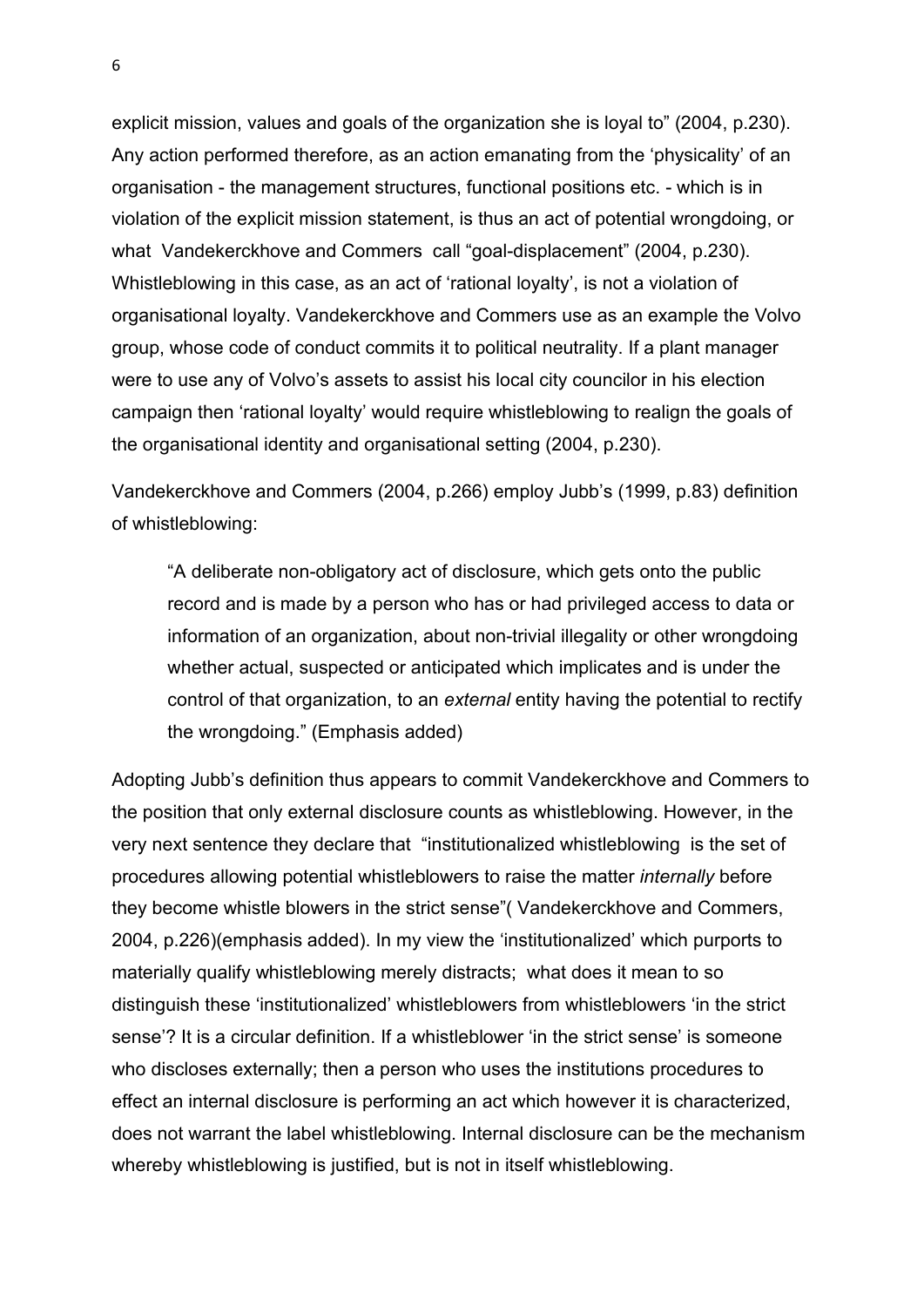Vandekerckhove and Commers claim that there is no contradiction between whistleblowing and organisational loyalty is defensible *only if* whistleblowing is defined as internal disclosure. Distinguishing between the organisational setting and the organisational identity allows internal disclosure to correct goal-displacement and this act can be perceived as loyalty in so far as the object of loyalty is so distinguished. Rational loyalty may be able to correct a house so divided *against itself*. However, whistleblowing, as an act of external disclosure, sets the organisation, in either its physicality or mission statement, *against society* in that its wrongdoing threatens society. It is this act, disclosure to external agents, which is potentially disloyal in that it hands sovereignty to correct the wrongdoing, or goaldisplacement, to agencies outside the organisation.

The problem with internal disclosure is that it misses what some regard as a crucial element of whistleblowing - dissent (Bok, 1980; Jubb, 1999). Dissent concerns defining what constitutes corporate wrongdoing and whether particular acts or omissions did in fact harm the public interest, as well as what responses, if any, these disputed acts should elicit from the organisation. Dissent, as an instance of disagreement, is what would lead one to question ones loyalties to the organisation in the first place. If there is no disagreement about whether a corporate action does or does not affect the public interest then the potential for conflicting loyalties disappears. One may express concerns, but expressing one's concerns does not always manifest itself as dissent. Only if one persists in voicing disagreement, escalating the complaint further and further up the managerial chain, does it become dissent (Jubb, 1999, p.79).

Breaching organisational loyalty then amounts to opposing higher management, who may regard the alleged wrongdoing contained in the accusation as trivial (Bok, 1980, p.337).Concern and disagreement become an indictment, labeling certain corporate actions or omissions as misconduct, fraud, or incompetence (Jubb, 1999, p.79). The alleged impropriety is *blameworthy* and some person or group of persons is *accused* of wrongdoing (Bok, 1980, p.337). Some person or group of persons must be held accountable. External disclosure is perceived as organisational disloyalty, because, "external disclosure attacks and accuses the organization [whereas] internal disclosure shields the organization" (Jubb, 1999, p.91). Internal disclosure shields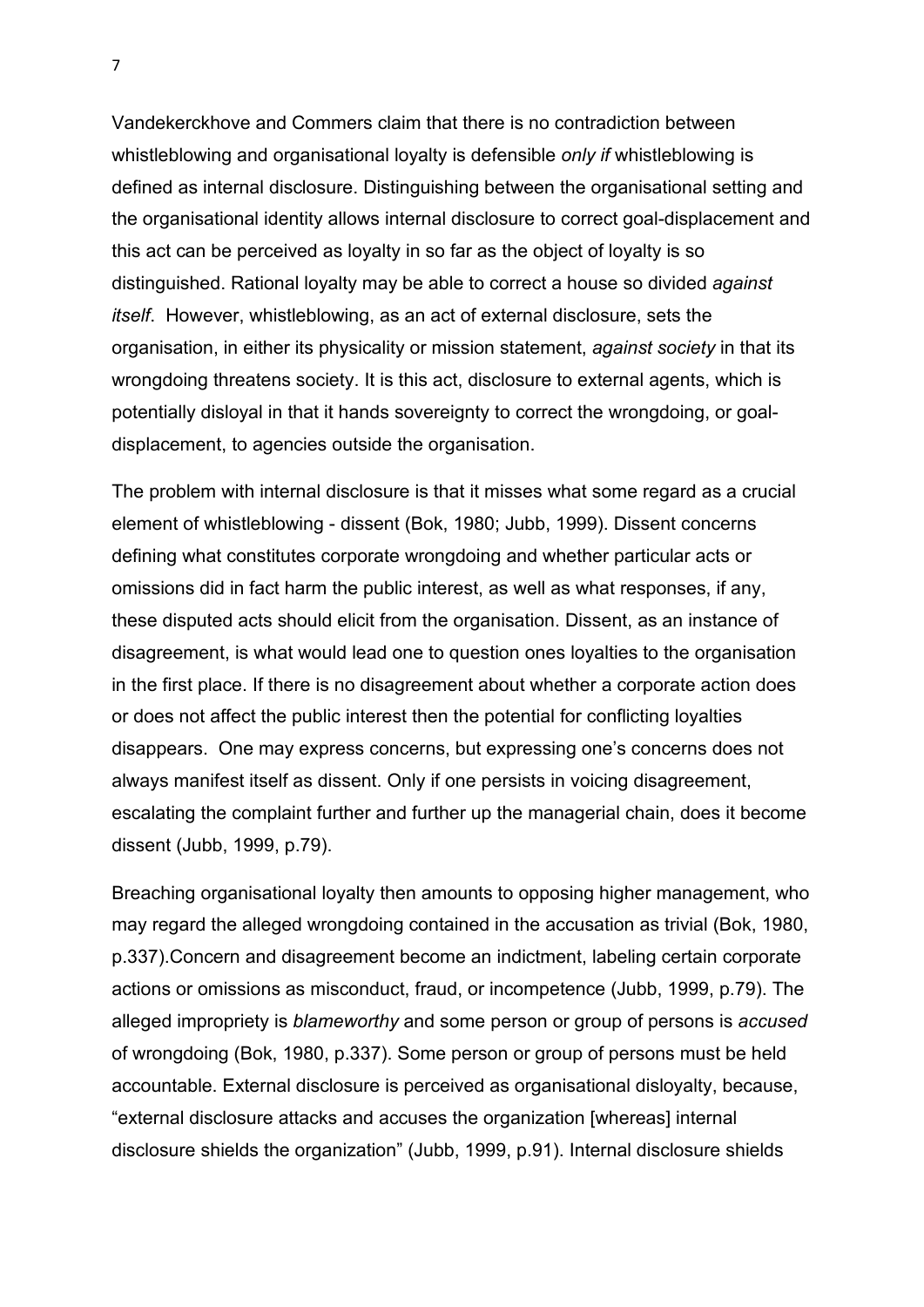the organisation, argues DeGeorge (1986, p.232), because it allows the firm to rectify harmful actions, procedures or policies before "it is charged in public."

Internal disclosure can also be viewed as collegial disloyalty, as opposed to organisational disloyalty, as when one 'breaks ranks' and reports wrongdoing by ones colleagues' to a superior. However, argues Jubb, (1999, p.91) such disclosure represents "dissent from the peer group and not dissent from the organization's values". Internal disclosure is often seen as merely fulfilling one's work duties, and thus not a breach of organisational loyalty.

Society has come to recognise that in order to expect the whistleblower's warning, it must offer it its protection against organisational retaliation. To that end, legislation, such as the Sarbanes-Oxley Act (SOX) 2002 and the Dodd-Frank Act 2010, has required organisations to institute official whistleblowing policies in the workplace which stipulate, inter alia, which disclosures are protected and which not .Thus a policy would typically state, for example, that if the whistleblower used the channels stipulated by the organisation to make a disclosure then the whistleblower would be able to claim certain remedies against the organisation if s/he was retaliated against in the form of a demotion or harassment. This institutionalisation of whistleblowing policies demonstrates the shifting societal attitudes to the notion of organisational loyalty, in particular whether organisational loyalty can ever accommodate external disclosure. In the next section I evaluate Vandekerckhove's (2006) analysis of how the ethics of whistleblowing has evolved over the past thirty years within a global context. I critically evaluate what Vandekerckhove calls the 'OSR normative legitimisation' of whistleblowing policies, tying that critique to the internal/external disclosure dichotomy outlined above.

### **THE NORMATIVE LEGTITIMISATION OF WHISTLEBLOWING WITHIN THE GLOBAL CONTEXT**

Vandekerckhove (2006, p.304) argues that whereas in the early 1970s whistleblowing was a politico-ethical concept pointing at a conflict *between* organisation and society, by the end of the 1990s that politico-ethical concept was being used to legitimise whistleblowing policies, and hence seemed to be presented as a politico-ethical concept able to *eliminate* conflict between organisation and society. Vandekerckhove aims to trace the historical shifts in how the categories of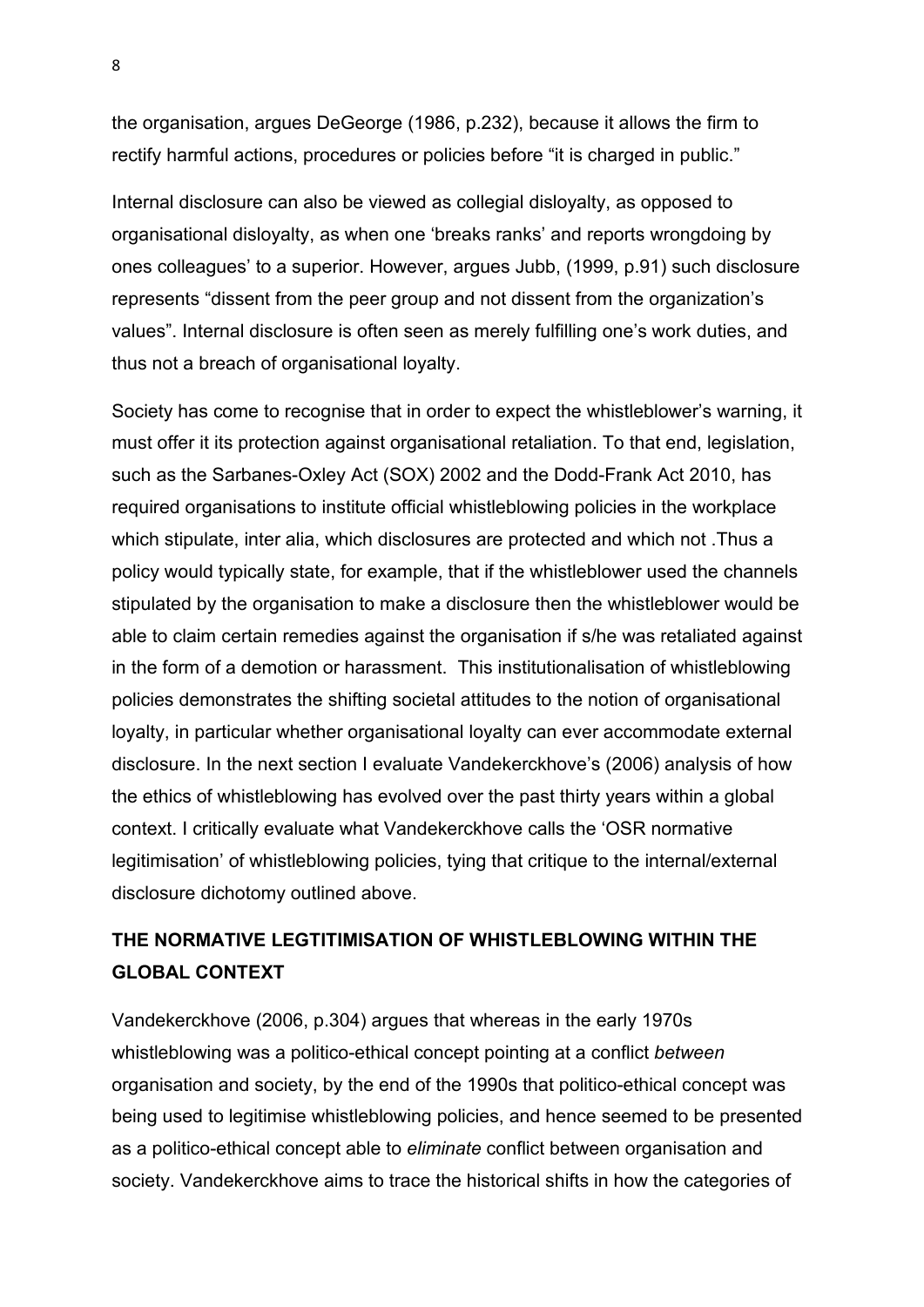individual, organisation and society within the whistleblowing context relate to one another (2006, p.30).

Vandekerckhove sees the increased prominence of whistleblowing today as a result of a changed societal context, namely, globalisation which "designates the totality of demands, barriers, risks and opportunities that come along with an intensified - in breadth and depth - domination of private capital over society"(2006, p.19). This totality is captured in what Vandekerckhove labels the globalisation 'semantic'. The term 'semantic,' says Vandekerckhove, following the sociologist Niklas Luhmann (1980), "denotes words gaining their meaning through their connections to other words. Thus a semantic is a network of words that refer to one another in a specific way and it is that specific way that turns the words into concepts, or words-withmeaning" (Vandekerckhove, 2006, p.2). We constantly produce conceptual variation in our interaction with other semantics and thus all semantics evolve, but because we need to be able to continue to make meaning of our reality, i.e. to be able to attribute significance to events and to rationalise experiences, the variation that is selected will be the one that has the potential to stabilize that semantic (2006, p.3).

Vandekerckhove's project is to trace how certain global trends in legitimising whistleblowing policies attempt to stabilize the globalisation semantic, i.e. attempt to eliminate the conflict between the organisation and society. He argues that certain legitimisation constructs attempt to stabilize this crisis by "containing the conflict between organization and society within the organization or within the limited space of a proxy of society" (2006, p.304). What that conflict entails and how institutionalising whistleblowing policies contain that conflict, especially with regards to how external disclosure is accommodated, is explored next.

### **The globalisation semantic, network perspective and autopoiesis**

The globalisation semantic is comprised of the concepts 'stakeholder', 'flexibility', 'decentralization', 'governance', and 'network' (Vandekerckhove, 2006, p.73). Vandekerckhove (2006, p.86) expands Freeman's (1984, p.46) definition of stakeholders as "any group or individual who can affect or is affected by the achievement of the firm's objectives" to include "multiple, interdependent and simultaneous interactions in stakeholder environments" (Vandekerckhove, 2006, p.91). Flexibility refers to the structure of an organisation that allows it to adjust to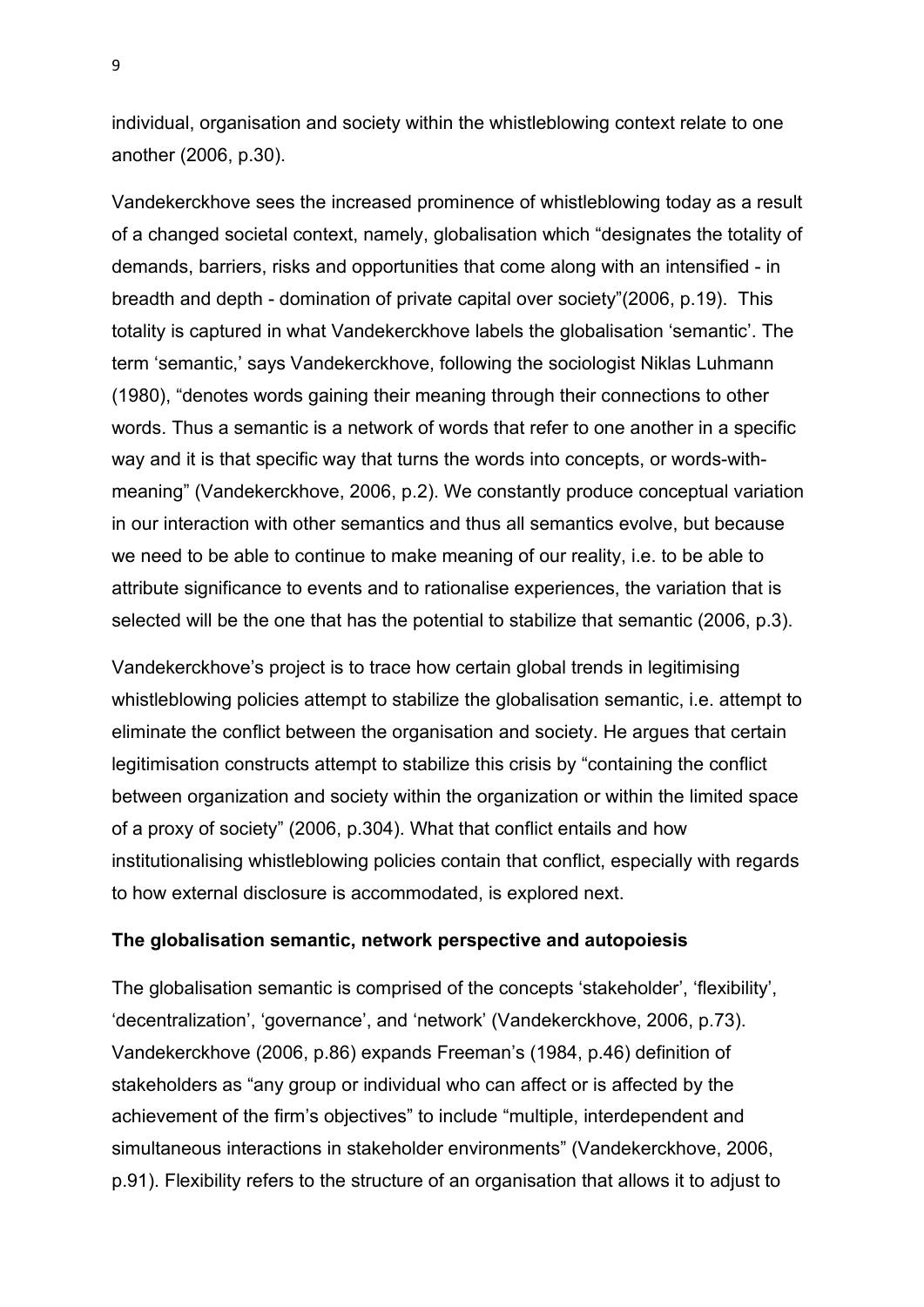changing demands of the market, so that it can respond and reposition its resources accordingly (2006, p.75). Flexibility requires decentralisation, which is the giving up of central decision making (also referred to as 'flattening' of organisations). This means less hierarchical levels which in turn imply that lower-level employees are given more discretionary power to make decisions (2006, p.77). Decentralisation begets uncertainty which then requires governance. Governance is directed at efficiency and effectiveness.

Another way of confronting uncertainty is adopting a 'network perspective.' Vandekerckhove explains that "taking a network perspective on an organization implies focusing on the interactions between organizational departments, between individuals within organizational departments, and between organizations … the overall pattern of interactions makes up the network structure, which is seen as providing opportunities for and constraints on specific actions" (2006, p.82). Vandekerckhove's network perspective is based on his understanding of "organizations as autopoietic systems… [which] emphasizes process over structure … [shifting] the locus of rationality from the global to the local … [while] power is spread over the entire system" (2006, p.81).

Vandekerckhove takes his understanding of autopoietic systems from Niklas Luhmann who writes that "an organization is a system which produces itself as an organization" (Luhmann, 2000, p.45 in Vandekerckhove, 2006, p. 45). This cryptic statement is not made any clearer when, a little further, Vandekerckhove writes that for Luhmann "organizations make self-descriptions, centralizing and bundling constantly occurring self-references" (Luhmann, 2000, p.421-2 in Vandekerckhove, 2006, p.45). However, Vandekerckhove (2006, p.45) states that "Luhmann's theory concerns a *self-driven, endogenous* trajectory of events." (Emphasis added). It is this characterisation, I believe, that allows me to employ Maturana and Varela's (1980), understanding of autopoetic systems (and Luhmann's subsequent application of their ideas, albeit approached through a different text - Luhmann, 1995). Maturana and Varela regarded autopoetic systems, in relation to biological phenomenon, as autonomous (self-driven), self-referential (endogenous), and most importantly, for my purposes, as organisationally *closed* systems This does not mean that autopoetic systems are isolated; but rather that "the 'environment' is drawn into the system, in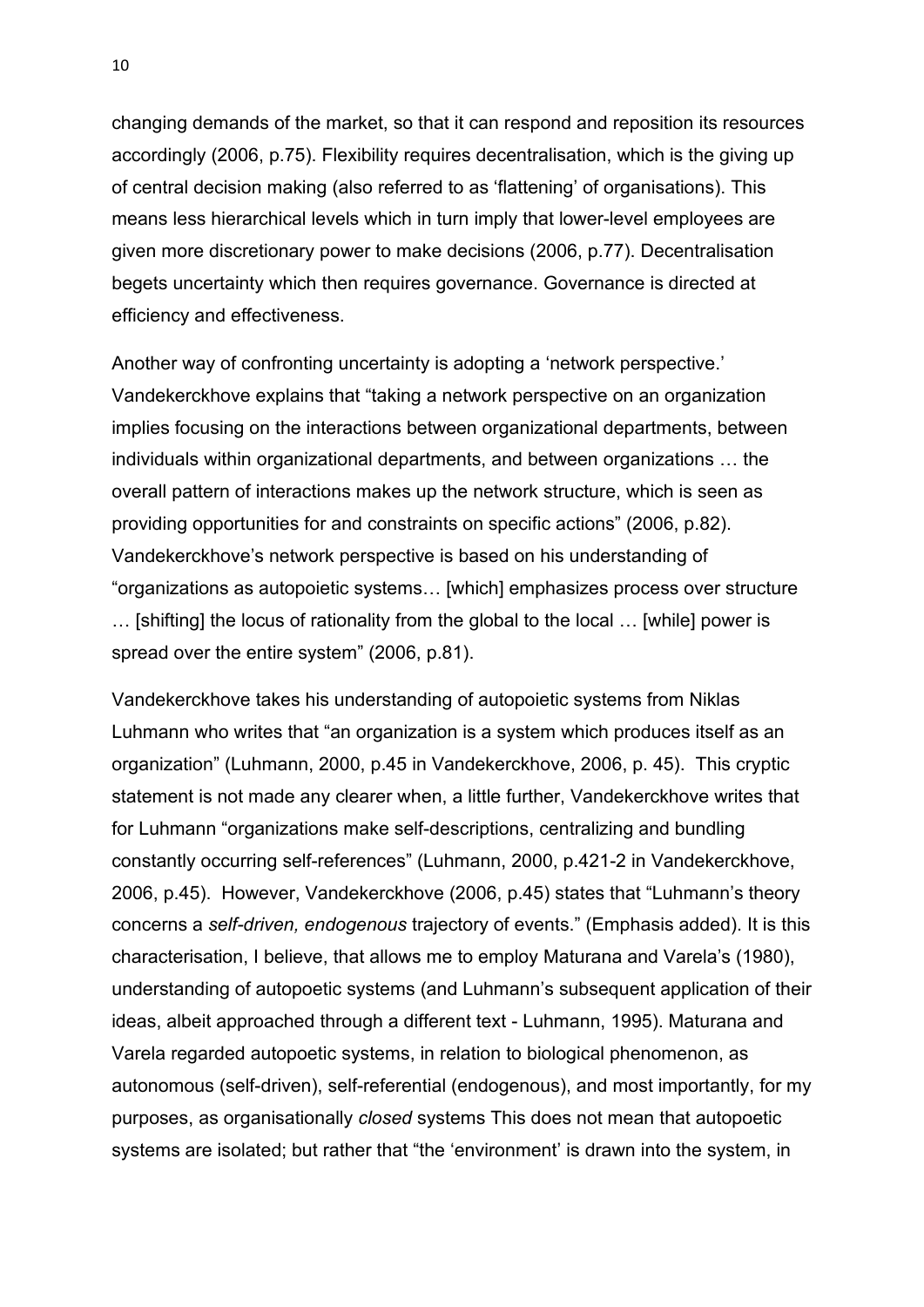order to facilitate its own production and maintenance (Morgan, 2006, p. 244 in Woermann, 2010a, p.97).

Luhmann (1995) appropriated and generalised Maturana and Varela's ideas and applied them to social systems. Luhmann argued that social systems are selfreferential if they display a degree of systemic stability (Poli, 2009, pp.9-11). Following Parsons (1951), Luhmann argued that social systems reproduce themselves by reproducing their social roles (i.e. patterns of action typical of a specific system) (Poli, 2009, p.9). Luhmann extended Parsons' ideas, arguing that the "reproduction of a social system is grounded on the reproduction of meaning, e.g. through education and other socializing functions" (Poli, 2009, p.9). Social systems, for Luhmann, are informationally as opposed to thermodynamically closed, because, argues Poli, (2009, p.11) "all the communication takes place within the system; there is no communicative exchange between the system and its environment." The system is however, "able to reproduce the system/environment distinction (wherein the environment perturbs the system and triggers internal processes) within the system itself" (2009, p.11). These self-referential processes cannot, however, resolve the complexity they generate (Woermann, 2010a, p.99). Ultimately Luhmann's emphasis on operationally-closed systems renders the notion of autopoietic systems problematic, with solipsistic and relativistic implications that are difficult to overcome (Woermann, 2010a, p.100). I will demonstrate below that autopoietic systems, as operationally closed systems, fail to underpin Vandekerckhove's network perspective, and consequently fail the normative legitimisations he seeks to advance for whistleblowing policies around the globe today.

Having delineated the concepts which comprise the globalisation semantic – in particular his 'network' concept - Vandekerckhove now constructs normative legitimisations of whistleblowing policies. I will consider only Vandekerckhove's Organizational Social Responsibility (OSR) <sup>1</sup> legitimisation2 which he splits into the OSR-network and OSR-stakeholder legitimisations.

### **The OSR-network legitimatisation**

Vandekerckhove builds his OSR-network legitimisation around Calton and Lad's (1995) paper *Social contracting as a trust-building process of network governance.*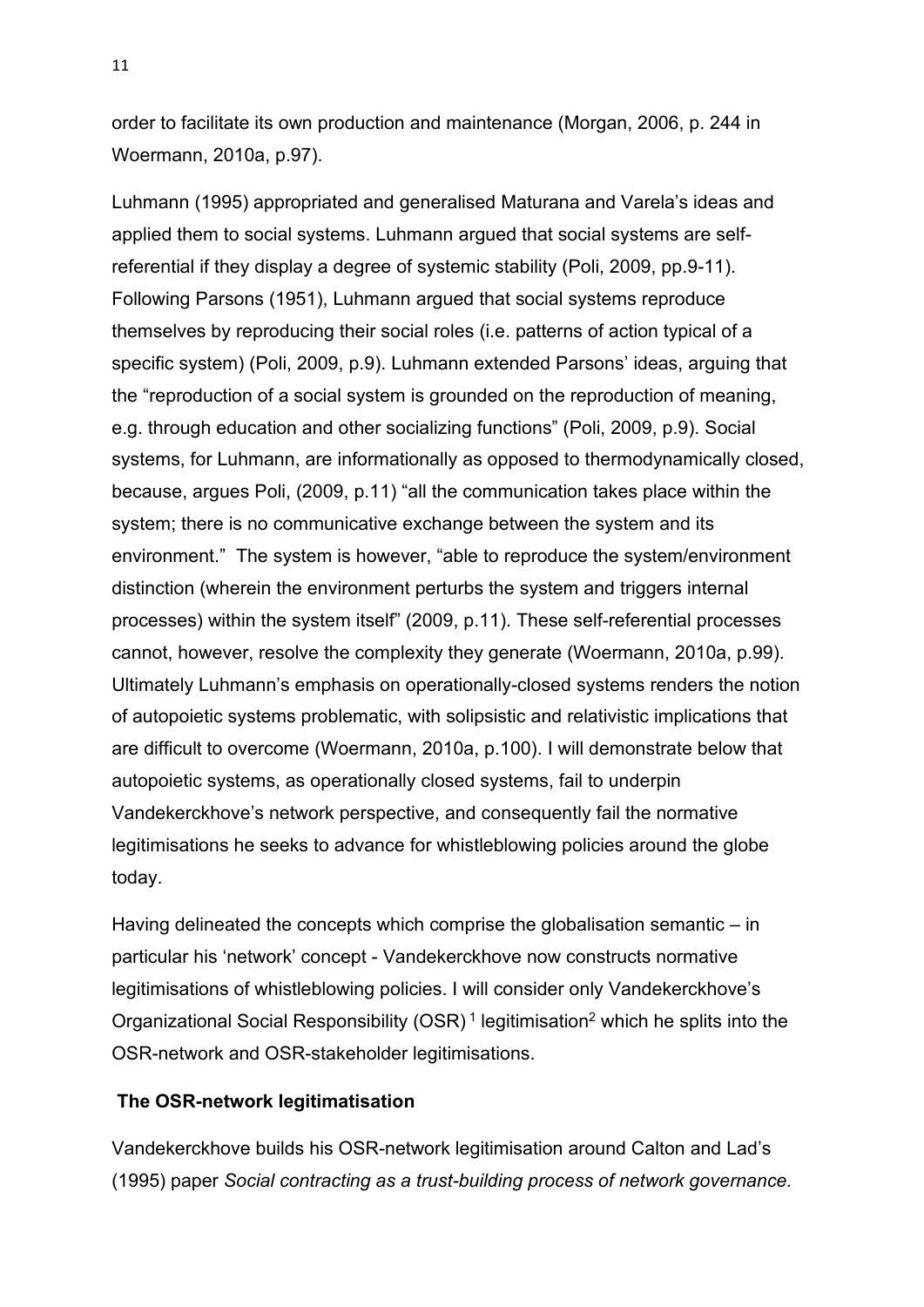In neo-classical economic theory market transactions are conceived of as dyadic (once off, two-party) transactions (1995, p.274). Calton and Lad (1995, p.274) argue for a conception of networks "as an emerging alternative to market transactions and hierarchical governance". More specifically, "social contracting within networks is, essentially, an interactive, participant-driven, developmental trust-building process [which] works to create and sustain a durable and resilient basis for effective and efficient organizational interaction by minimizing the moral hazard of participant opportunism"(1995, p.274). Trust, being "the essential glue and lubricant for longterm, value-creating organizational interactions" (1995, p.274), is thus at the heart of network governance, especially "in the absence of formal, explicit governance mechanisms that safeguard against malfeasance" (1995, p.282).

However, because of the information asymmetry between an organisation and its stakeholders, or between various departments and/or individuals within the organisation, trust between the network participants can only be maintained if the "problem of unequal power within relational contracts" can be equitably resolved (1995, p.283). Calton & Lad's solution to this problem is to promote "a consentbased, dialogue-driven, micro social-contracting process of collaborative governance" (1995, p.284).

It is at this point that Vandekerckhove brings in whistleblowing as a mechanism that can ensure and maintain trust between the various stakeholders and the organisation, and between the corporate members within the organisation, by managing the power differentials between all these various actors. The organisation naturally exerts an asymmetrical power over its employees, and as controller of its operations and the propriety information it generates, it also tends to exert an asymmetrical power in relation to its stakeholders. These asymmetrical power relations are not necessarily abusive, but what is needed are "institutional structures that serve the function of monitoring and enforcing the terms of the implicit contract" (Vandekerckhove, 2006, p.106).

A whistleblowing policy is such an institutional structure, and "if power is to be balanced through an enhanced flow of information then it is likely that those network agents currently deprived of relevant information will be stipulated as recipients" (2006, p.148). This is necessary because "asymmetry of information implies that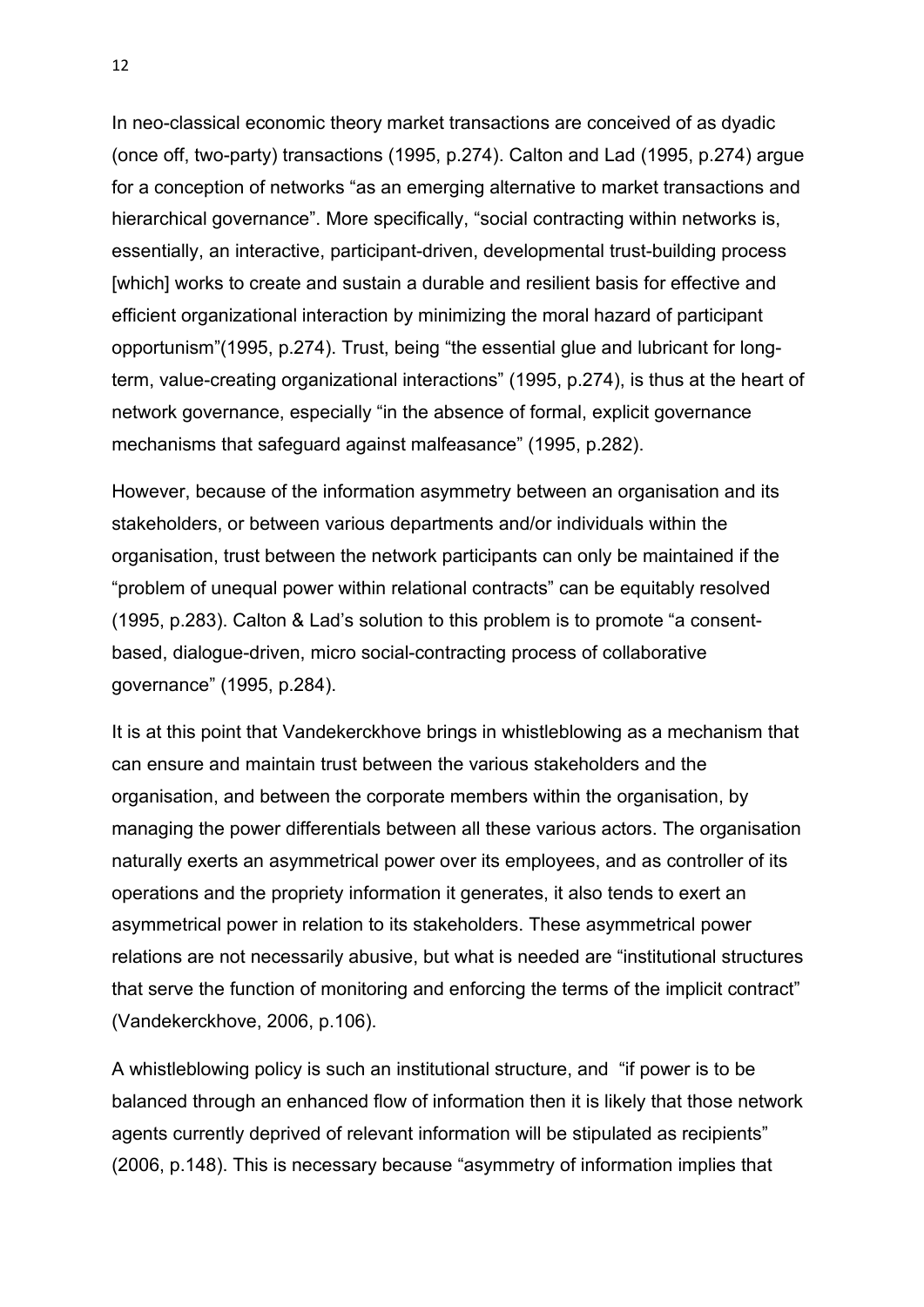relevant information is generated, but does not get to the appropriate receiver. By specifying the recipient element, network actors are empowered to receive information which otherwise would not get to them" (2006, p.148). Specifying particular stakeholders or corporate members in an organisation as appropriate recipients of information also channels information to those recipients, instead of allowing any random stakeholder or corporate member to receive it, who might choose to hide or exploit that information.

The problem, however, with specifying the recipients and positioning them within a network, is that the crisis at the heart of the globalisation semantic, the conflict between society and the organisation, is evaded rather than solved (2006, p.284). This is because the OSR network legitimisation contains that conflict within the organisation or within the limited space of a proxy of society, such as a regulator or an Ombudsperson, which it does by adopting a tiered recipient approach. A tiered recipient approach assigns a position to a particular recipient in a chain of accountability; acting as a 'filtering mechanism' which allows an organisation control over its practices as long as they stay in line with the public interest as defined in the subject element (2006, p.283). Vandekerckhove continues (2006, p.284):

It is only when organizations refuse or are unable to solve problems regarding their own practices that disclosure can be made to a next-level recipient. At this second level, it is a proxy of society - a governmental control agency such as a law enforcement agency, a specially designed investigation agency, or an agency under parliamentary control such as an ombudsperson - who judges the alleged organizational malpractice - again, relative to the public interest as specified in the subject element. Only in a few cases is there a third level, where society can judge the organizational practice in question when a disclosure is made to the media … hence the tiered approach allows disclosures in the public interest to be made but not or only indirectly to the public.

The tiered approach is however, problematic: the superior the whistleblower attempts to disclose to may ignore or thwart those attempts; approaching a proxy of society, such as an Ombudsperson, places a heavy burden on the whistleblower to procure evidence. The tiered approach also exposes the whistleblower to potential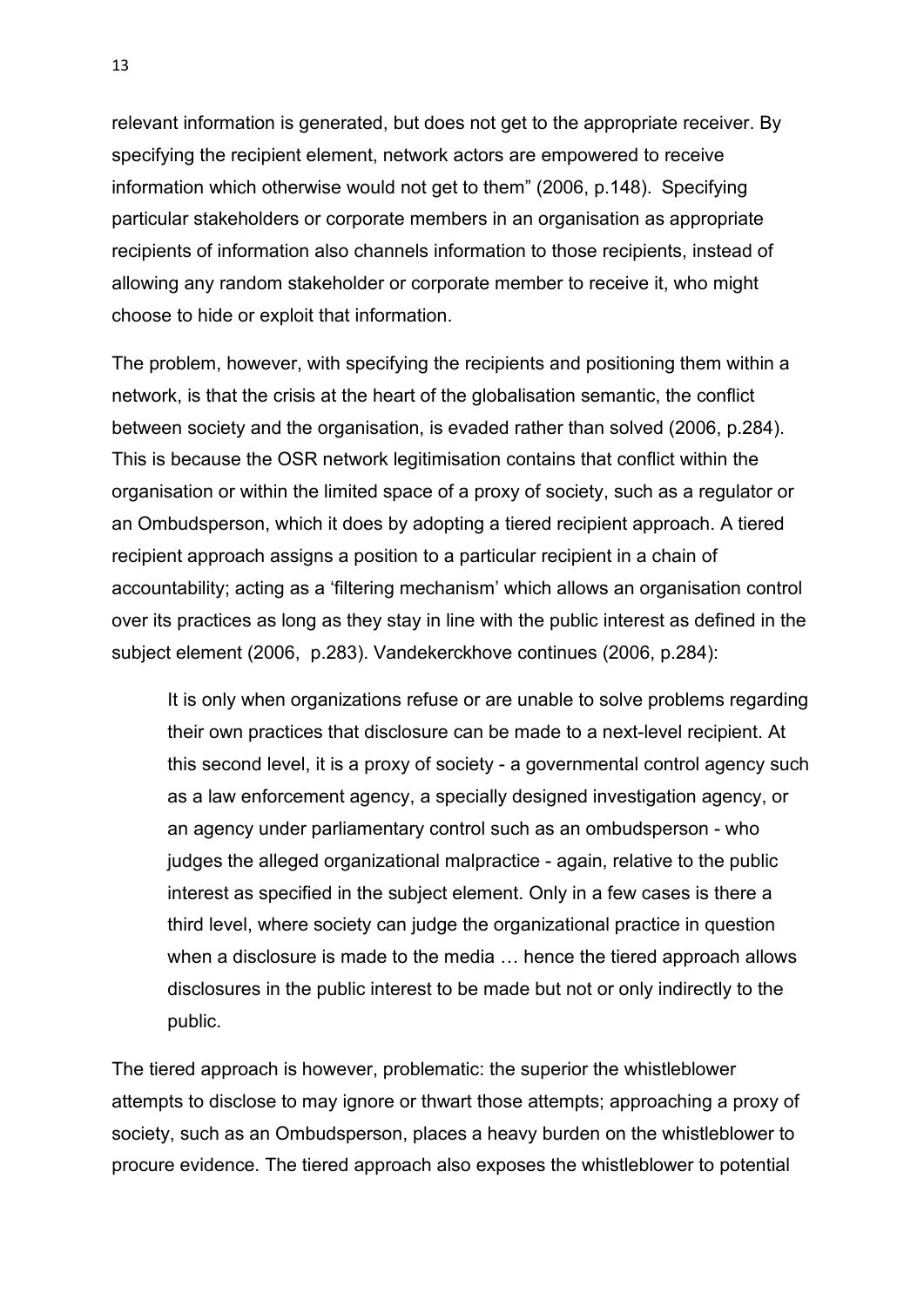organisational retaliation; albeit at once or twice remove (These problems are very similar, if not identical to, those facing the whistleblower in the original internal/external disclosure dichotomy). The tiered approach in theory then seems to grant the whistleblower more power, but in practice, the final tier of the media is so far removed as to render its protection almost null.

The problem, I argue, can be traced directly to understanding networks as autopoietic systems: by containing the disclosure within the organisation, or a proxy of society such as a regulator or an Ombudsperson, the organisation draws those proxies into its network such that there can be no communicative exchange between the organisation and its environment - that environment comprising its stakeholder set and/or society - or the whistleblower and the would-be recipient. The network as operationally closed makes the distinction between the organisation and the other tiered recipients, the proxies of society, irrelevant, rendering the tier-mechanism impotent.

A possible solution then seems obvious: there should be no restrictions on the whistleblowing recipients, which is exactly what Vandekerckhove considers in his OSR-stakeholder legitimisation, which centres on business purpose.

### **The OSR-stakeholder legitimisation**

Under the OSR-stakeholder legitimisation whistleblowing aims at "stakeholders warning other stakeholders about organizational practices differing from organizational purpose" (Vandekerckhove 2006, p.157). Solomon (1993, p.181) argues that business, as a practice, has a purpose, which is "to enrich society as well as the pockets of those who are responsible for the enriching" and that business goals are internal to that practice. It is within this disjuncture that Vandekerckhove constructs the OSR-stakeholder legitimisation of whistleblowing. Whistleblowing is legitimate because society needs to be warned when business goals override business purposes; when an organisation's goals start to have an adverse impact on society (2006, p.108).

What follows from this, argues Vandekerckhove, is that information must be allowed to be disclosed to *all* stakeholders (2006, p.148). The distinction between the OSRnetwork and OSR-stakeholder legitimisations is that the former "identifies which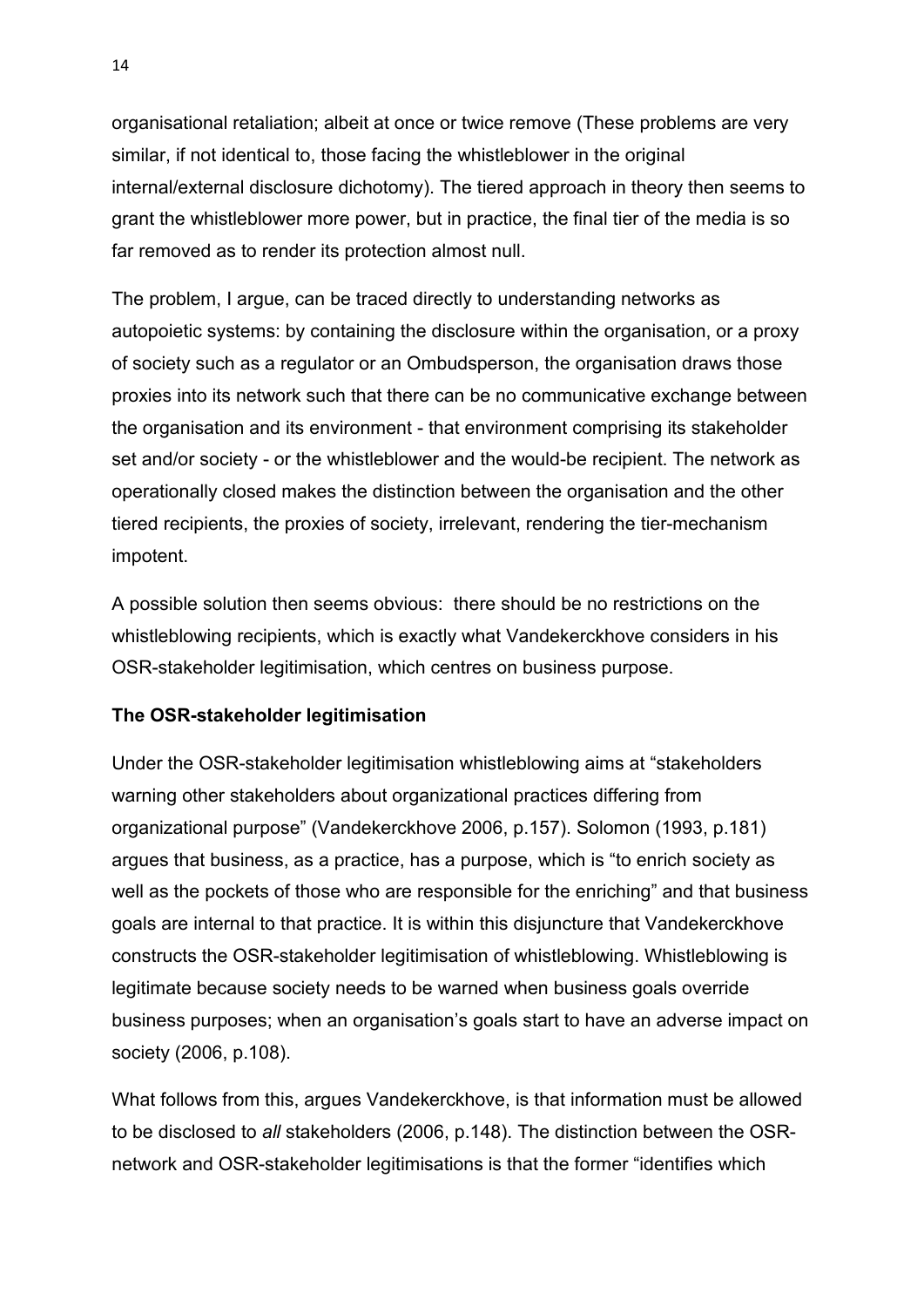stakeholders are part of the organizational network and assigns them a position and importance" while the latter "do not specify which stakeholders are to be regarded as relevant, but instead allows disclosures to be made to a wide range of stakeholders; in the limit to the whole of society" (2006, p.149). In other words, instead of understanding an organisational network as a closed, autopoietic system, the organisation must be made completely open to its environment.

However, this might make disclosure less effective. It might be better to disclose to a recipient organisation (whether part or not part of a tiered specification) that can interpret and analyse the evidence and so make a more informed judgement on whether wrongdoing has indeed been committed and the likely extent of the harm to follow, rather than disclose to the media "who is only interested in reporting the wrongdoing, not correcting it" (Vandekerckhove, 2006, p.312).

Opening up the organisational network wholesale does not therefore present a totally satisfactory solution to the problems associated with organisational networks understood as autopoietic systems. Perhaps what is needed is a hybrid of the OSRnetwork and OSR-stakeholder legitimisations. Vandekerckhove believes this is possible if the tiered approach of the OSR-network and accountability legitimisations is adopted and 1) the final tier is left open, i.e. disclosures to the media are allowed, 2) there are no extra criteria put on the whistleblower when disclosing to these opentier recipients, 3) cases in court are on public record (2006, p.312).

However, as indicated above, a tiered approach still faces the same problems as those facing a more traditional external/internal disclosure dichotomy; the addition, or removal of restrictions to a tiered approach disclosure do not alter that. Another solution advanced by Vandekerckhove is enlisting civil society, instantiated in NGOs, the media and trade unions, which can act as a 'midway' within the tiers between the organisation and proxies of society (2006, p.312). NGOs which, because they are "parcels of society, constituted by those who care for a particular issue" (Vandekerckhove, 2003) rather than proxies of society, avoid the conflict between society and the organisation (Vandekerckhove, 2006, p.312). NGOs and trade unions can develop know-how to interpret whistleblowing information and put pressure on organisations to correct wrongdoing because they have the resources and liberty to involve the media (2006, p.312). However, Vandekerckhove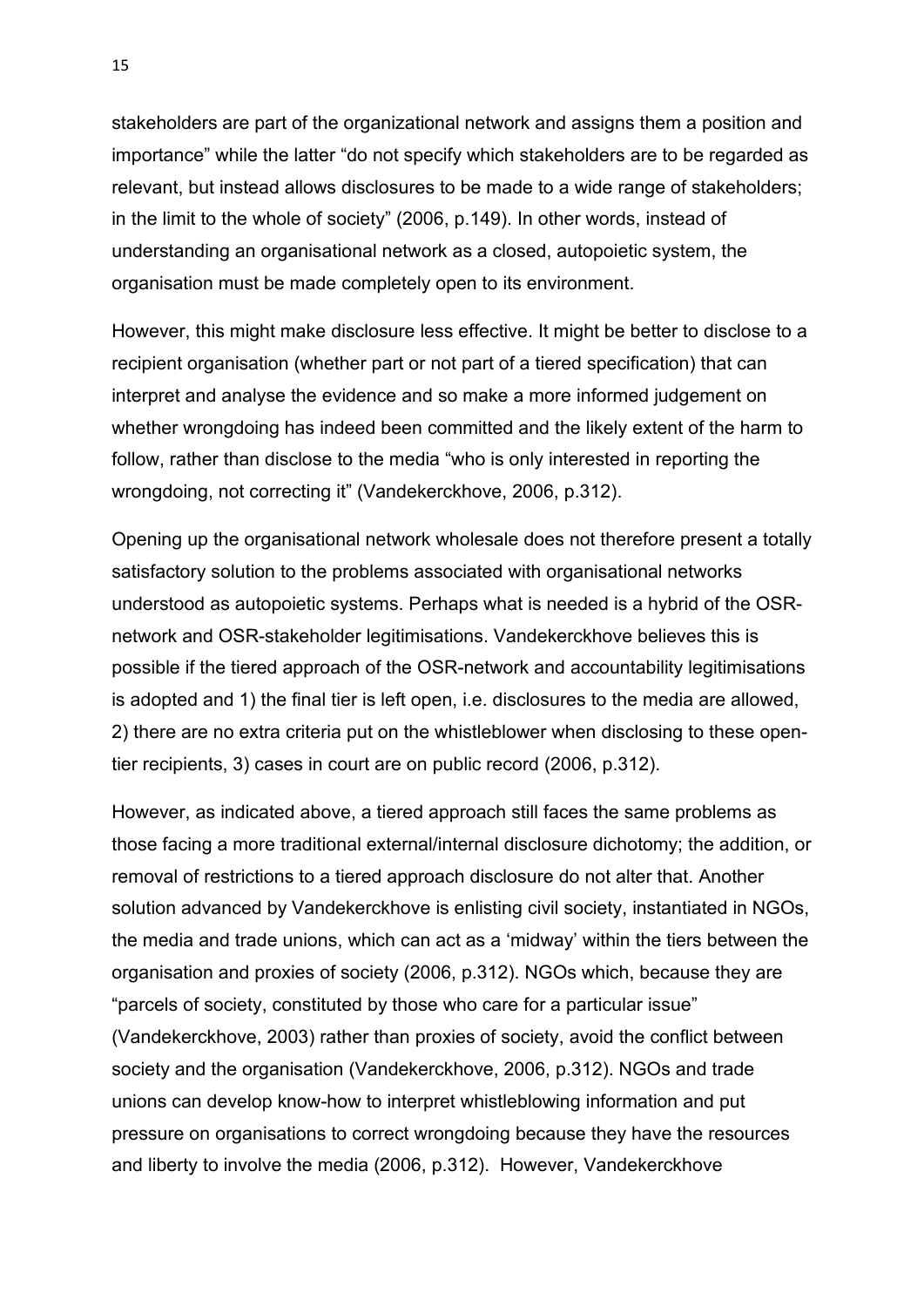anticipates a paradox – "openness of the recipient element requires, as well as makes a strong civil society" (2006, p.313). He elaborates:

Whistleblowing policies need to apply a broad scope to their actor, subject and recipient elements. However, to make such a broad policy effective given problems of asymmetry of information - one needs to assume an organizational and societal 'culture' characterized by the absence of abuse of power in highly independent and transparent organizations. However, to assume such a 'culture' annuls the need for whistleblowing.

Vandekerckhove (2006, p.304) argues that, to the extent that "the semantic constructs used to legitimate those [whistleblowing] policies - stabilize the globalisation semantic … [it] implies that the concepts of flexibility, decentralization, governance, network and stakeholder maintain relevance in our meaning-making". The problems identified above with the network perspective, as contained in the OSR whistleblowing legitimisation, indicate that the concept 'network' (in Vandekerckhove's sense) might not be maintaining relevance in our meaningmaking and thus cannot stabilize the globalisation semantic, i.e. eliminate the conflict between the organisation and society because it does not reconcile the opposing meanings emanating from whistleblowing's essential aporia - organisational loyalty versus preventing public harm.

Vandekerckhove bases his understanding of the network perspective, and the legitimisations that follow, on networks as autopoietic systems. The problem seems to lie in the fact that organisational networks, as operationally closed systems, cannot satisfactorily deal with the openness required in the recipient element. On the other hand, opening up the organisational network completely to its stakeholder environment leads to other problems, for example, stakeholders who receive information but who then, due to a lack of expertise, cannot effect any changes as a consequence of receiving that information.

In the next part of this paper I undertake an exposition of Critical Complexity and the ethics of Critical Complexity to argue that Critical Complexity allows the organisation and organisational network to be understood as an open system that is nonetheless still bounded. Like the theory of autopoietic systems, Critical Complexity also focuses on the interactions in the system but crucially, is not operationally closed. Critical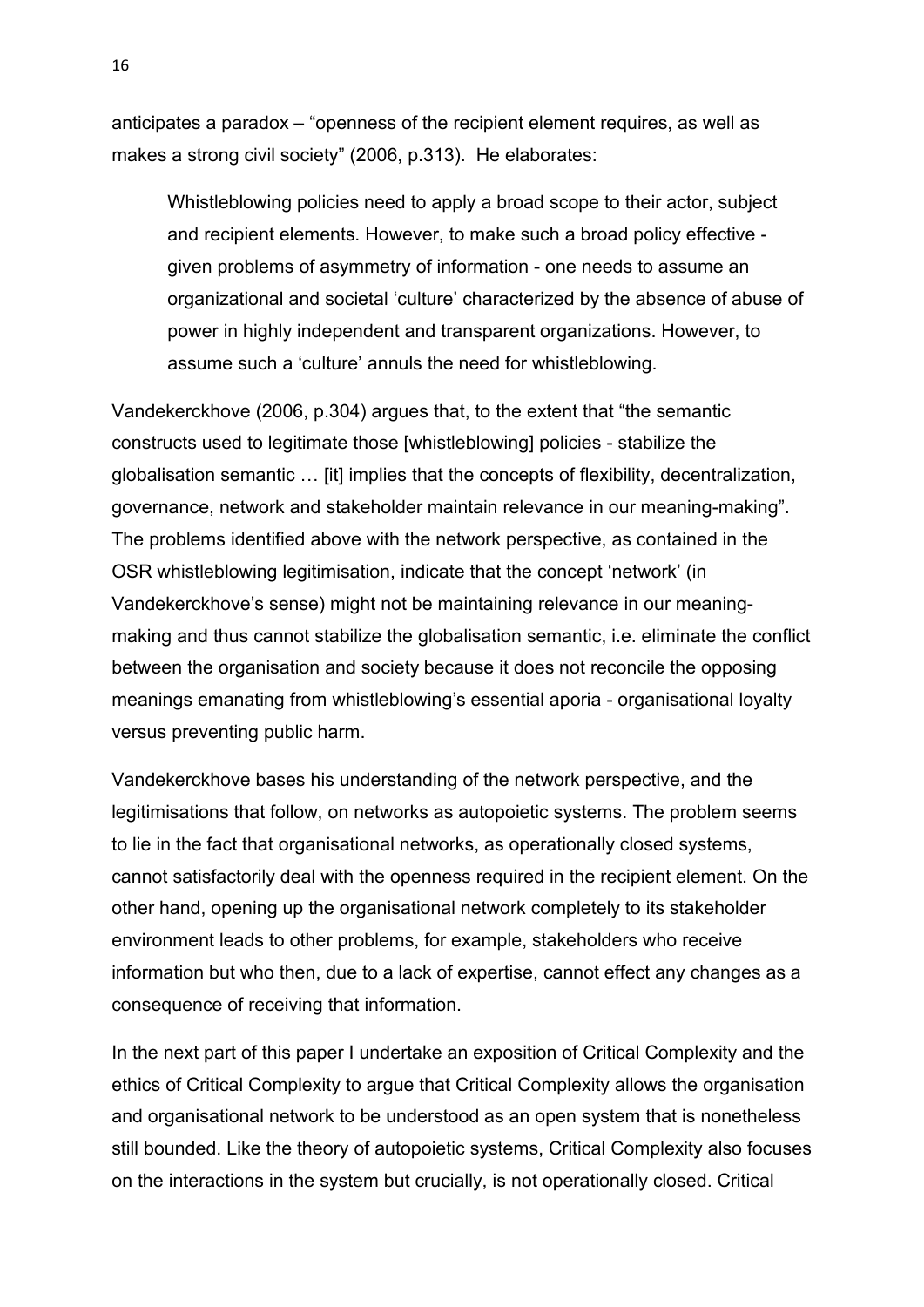Complexity allows the system to generate meaning *only if* the system remains open to its environment. Critical Complexity, I will maintain, allows the concept of 'network' to maintain relevance in our meaning-making and so stabilises the globalisation semantic i.e. eliminates the conflict between the organisation and society.

## **II. CRITICAL COMPLEXITY AND REFRAMING ORGANISATIONAL BOUNDARIES**

In the first part of this paper, I argued that the principal weakness in Vandekerckhove's (2006) analysis of the normative legitimisations of whistleblowing policies was his conception of organisations, and networks of organisations, as autopoietic systems, i.e. operationally closed systems. The problem, according to my critique, lay in the fact that organisational networks, as operationally closed systems, could not satisfactorily deal with the openness required in the recipient element( i.e. who is eligible to receive a disclosure of wrongdoing). This in turn had direct bearing on the internal/external disclosure dichotomy, i.e. does a disclosure of wrongdoing to a party outside the organisation count as an instance of organisational loyalty? On the other hand, opening up the organisational network completely to its stakeholder environment is also not a satisfactory solution. As a result, current normative legitimisations of whistleblowing policies, as theorised by Vandekerckhove, cannot eliminate the conflict between society and the organisation (about what constitutes public harm and how such public harm should be mitigated) by containing that conflict within the organisation, or within proxies of society such as a regulator or Ombudsperson.

In this second part of the paper I attempt to resolve that conflict by reconceptualising the whistleblower as the collective social conscience of the organisation who represents the boundary, or limit, of acceptable transgression that will be tolerated by society in general, and a specific stakeholder in particular at any given point in time. I will call such whistleblower, the whistleblower-as-*parrhesiastes* (from the ancient Greeks, a *parrhesiastes* was a truth teller). At the heart of that reconceptualisation will be an understanding of the organisation as a complex, i.e. open system. I make that case, by first exploring, in the section to follow, Critical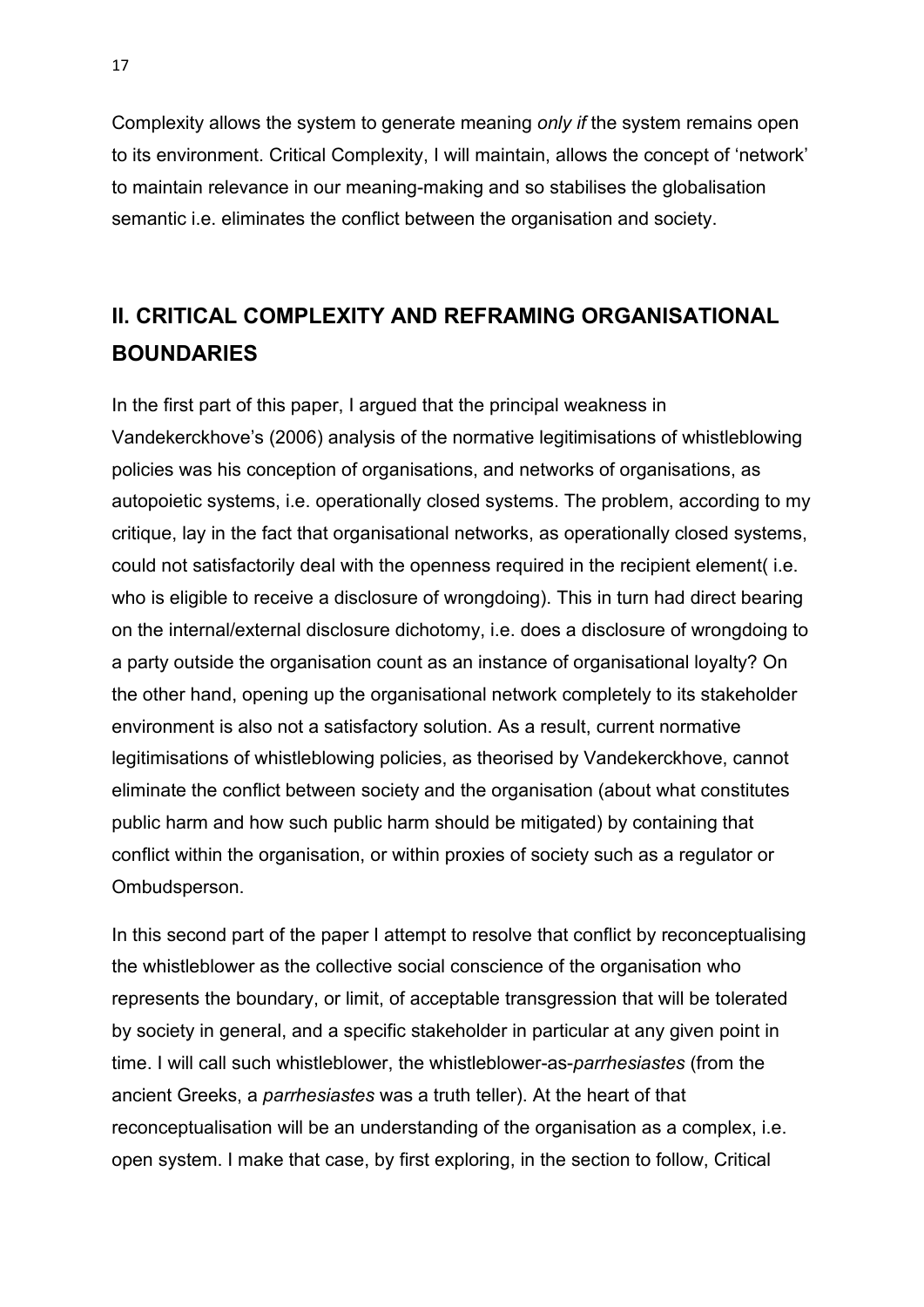Complexity theory. The property of 'emergence' found in complex systems leads to the insight that the identities of systems and their components are coterminous. Applying this to organisations means that the identities of organisations and its corporate members are coterminous - they start and end together (Woermann 2010b). As such, the organisation is restrained from retaliating against the whistleblower. Before reaching this conclusion, I examine Painter-Morland's conception of 'normative congruence' (2008) which seeks to accommodate dissent within the organisation without the organisation losing its identity and purpose. I will also employ Painter-Morland to recast corporate responsibility as 'relational responsiveness' (2006). These concepts, together with the understanding of organisations as complex systems will, I argue, require that the designation 'internal' and 'external' remain open and flexible, such that who counts as a recipient of a disclosure remains open and flexible. The whistleblower who makes an external disclosure forces the organisation to uphold this imperative, *and* this act of disclosure amounts to organisational loyalty, because the identity of whistleblower and the organisation are coterminous: retailing against the whistleblower is a harm against itself which could threaten its existence. Finally, as the disclosure cannot be categorically defined as either internal or external - the designation must remain flexible - I conclude that the question of whether an external disclosure can qualify as an act of organisational loyalty becomes moot.

#### **CRITICAL COMPLEXITY**

Critical Complexity theory posits that the properties of complex systems emerge from the interaction between the components of a system and the interaction between those components and the system's environment; a complex system is thus constituted through *both relationships* between components, and between components and the system's environment (Cilliers, 1998, p. 2). These interactions are *non-linear*. This means that the system cannot be compressed, and represented by a smaller, equivalent system. It also means that "small causes can have large results and vice-versa" (1998, p.4). One of the key features of complex systems is the ability to self-organise, which enables complex systems "to develop or change internal structure spontaneously and adaptively in order to cope with, or manipulate, their environment" (1998, p. 90). Assisting self-organisation is the presence of feedback loops in the systems' interactions which also produce the 'emergent'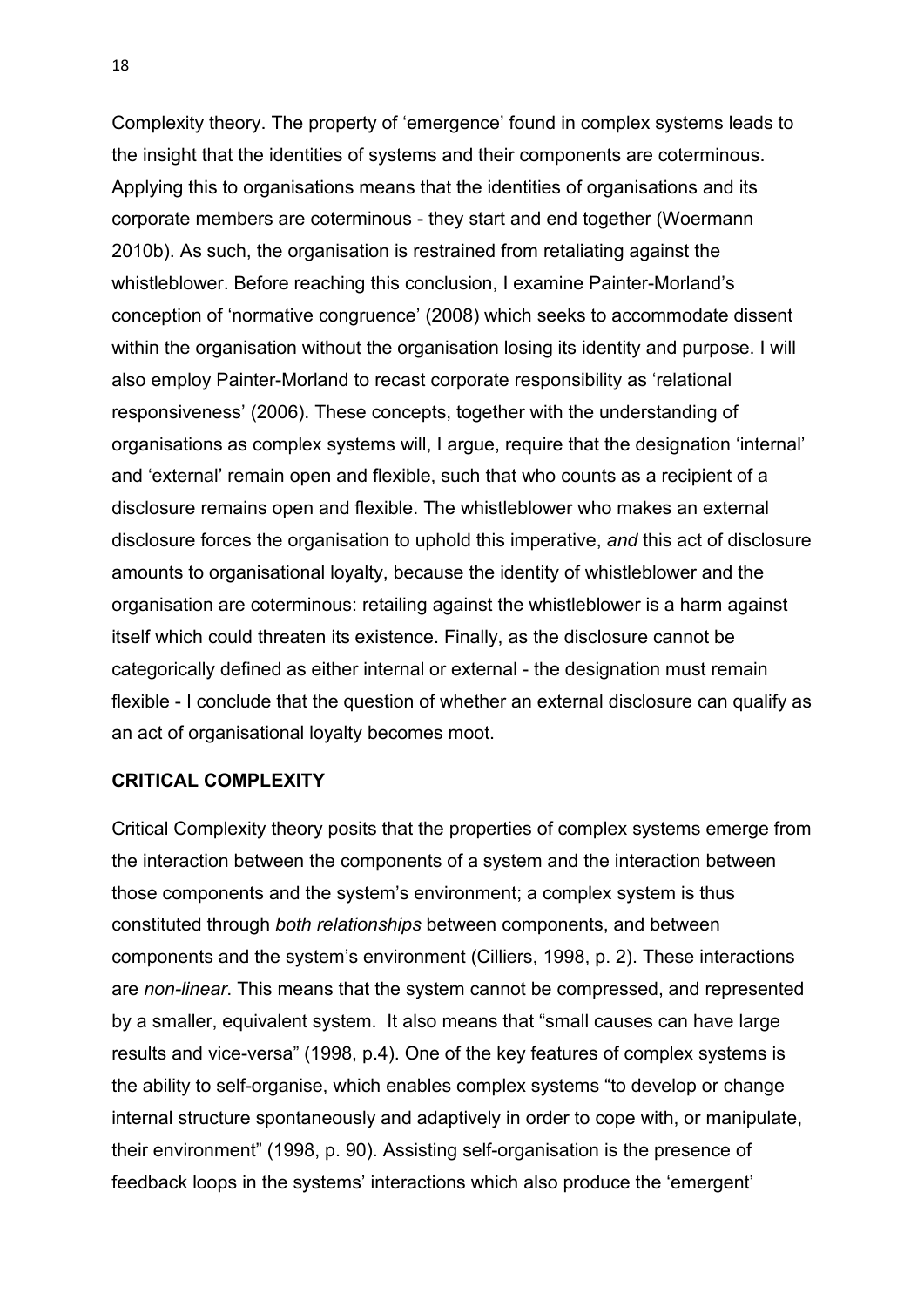properties of the system, i.e. "the higher order properties which make the system what it is" (Cilliers, 2010, p.4).

Complexity, however, "is not simply a function of the interactions between many components, but of their organisation" (Cilliers, 2010, p.15). If there is too little structure the system risks becoming a mere reflection of its environment, changing chaotically in response to every perturbation, no matter how small. "Complex behaviour is only possible when the behaviour of the system is constrained" (Cilliers, 2008, p.46). However, too much structure and the system becomes rigid, incapable of complex behaviour either (p.46). This is because if it is too tightly constrained it will not be able to adapt to its changing environment.

Constraints should therefore not be seen as something negative, they are also enabling, argues Cilliers (2001, p.139). Constraints can be understood as that which bounds a system, which in turn can be equated with the structure of that system. In order to differentiate one system from another there needs to be some kind of boundary. However, deciding where or how to draw the boundary between one system and the next, or one system and its environment, becomes problematic (Cilliers, 2001, p.140). This is because boundaries are

"simultaneously a function of the activity of the system itself, and a product of the strategy of description involved […] we can never be sure that we have 'found' or 'defined' [the boundary of the system] clearly … the closure of the system is not something that can be described objectively" (p.141).

Further impoverishing our notion of boundaries is our propensity to visualise complex systems as contiguous in space, thinking of systems in an 'organistic' manner (p.141). Social systems, however, may be composed of parts existing in different spatial locations. Indeed, the parts may be located in virtual space (p.142). A further implication of a non-spatial understanding of boundaries is that in a complex system

"we are never far away from the boundary … there will always be a short route from any component to the 'outside' of the system … there is no safe 'inside' the system … everything is always interacting and interfacing with others and with the environment; the notions of 'inside' and 'outside' are never simple or uncontested" (p.142).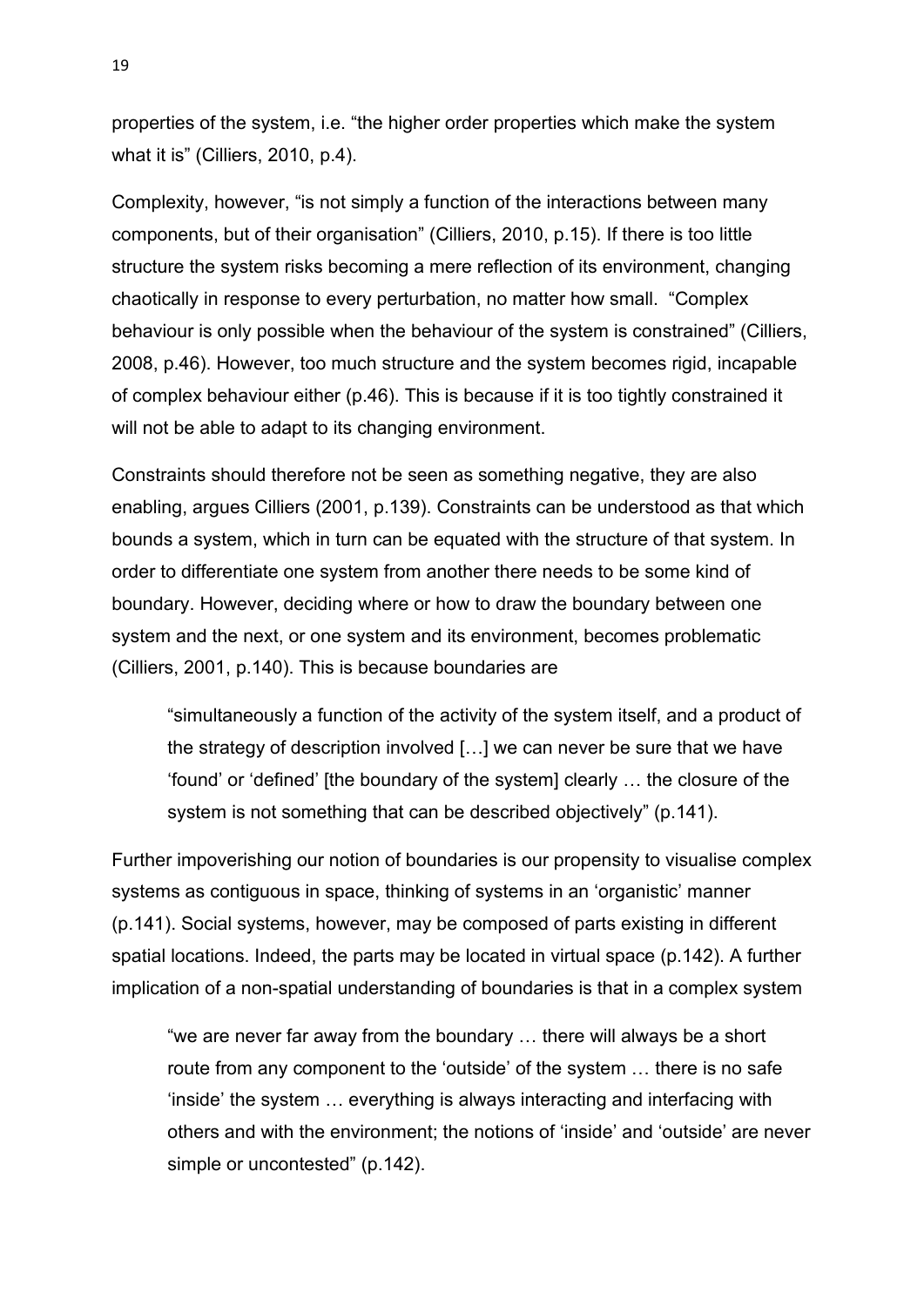Complex systems are then not just open systems, but radically open systems. The demarcation of a boundary is a function *both* of the system and the description we choose to give that system. Systems are thus identifiable as one particular system rather than another, not because of some a priori identity, but because of the framing strategy chosen to describe that system. Modelling complex systems are however, fraught with difficulty: in order to "frame our description, we have to decide what our 'distance' from the system will be: in other words, what level of detail are we going to consider?"(Cilliers, 1998, p.5). Choosing one description will leave some aspects of the system unaccounted for, while another description will pass over still other aspects of the system. Ultimately there is no "a priori procedure for deciding which description is correct" (Cilliers, 2008, p.46). The problem is that, because of nonlinearity, we cannot predict how that which we choose to leave out will impact upon the system - "something that may appear to be unimportant now may turn out to be vitally important later. Or vice versa, of course" (Cilliers, 2001, p.138). Framing, or drawing boundaries, thus becomes an *ethical* act - "there is always a normative dimension to the claims we make, and we have to stand in for them" (Preiser and Cilliers, 2010, p.270).

What follows from the above considerations is that we have to accept that our knowledge of complex systems will always be provisional (Cilliers, 2005, p.259). (In the section, organisations as complex systems: implications for whistleblowing I use this notion of provisionality to indicate flexibility in relation to the applications made there). "As the context in which this knowledge is to be useful changes, we will have to continually revise the framework which generated this knowledge" (Preiser and Cilliers, 2010, p. 269). Our knowledge of complex systems will thus always be limited. However, argues Cilliers, (2005: 260) "limited knowledge is not equivalent to 'any' knowledge". This is because

"the complexity we are trying to understand is not featureless. There are patterns and structures that constrain our description. We cannot find a pure description, and at the same time we cannot just come up with any description. The strategy behind the description forms part of the description" (Cilliers et al., 2002, p.12).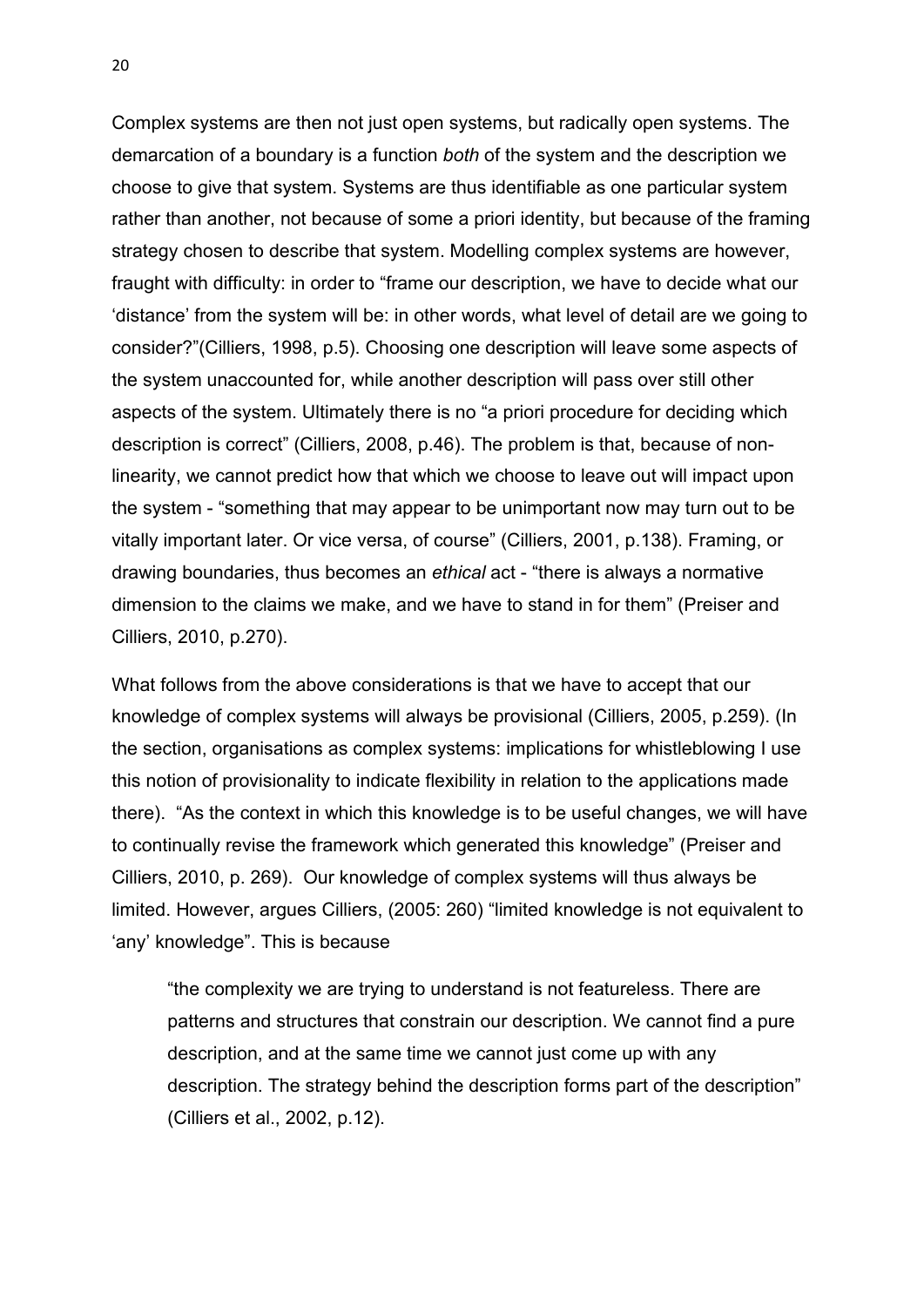Before the case to understand organisations as complex systems and the implications that follow is presented, it is helpful to summarise, from the above, how identity formation occurs in complex systems. Complex identity emerges over a period of time through a process of interaction between the system's components and the system's environment, where the boundaries and hierarchies of the system are in flux. This emergent identity results from a recursive process (constituted by feedback loops) where "the products and the effects are at the same time causes and producers of what produces them" (Morin, 2008, p.49). In other words, the components of the system in their interactions, with other components and the environment, produce the system, which in turn produces the components that produce it. From this process of complex identity formation, a startling conclusion can be drawn: "emergence … implies that the identity of systems and components are coterminous" (Woermann, 2010b, p.171).

### **Identity formation in corporations**

Delineating a complex notion of corporate identity serves two purposes: firstly, it allows moral agency within the organisation to be recast with direct implications for corporate responsibility; and secondly, it allows the reconceptualisation of organisational boundaries which has direct bearing on the central internal/external disclosure dichotomy of whistleblowing. The first issue is addressed in the subsection below on corporate responsibility; the second issue is taken up in the section thereafter.

It was established that complex identity emerges through a process of interaction; therefore an individual's identity as a corporate member is "delineated within a given work practice" (Westenholz, 2004 in Woermann, 2010b, p.171). Corporate identity refers to "role identities, constituted by acts and events" (Seabright and Kurke, 1997 in Woermann, 2010b, p.171-2). Within the corporation individuals "are differentiated from one another on the basis of their membership to 'social categories that define departments, work units, levels of hierarchy, and/or specialised roles'" (Paulsen, 2003, p.16 in Woermann, 2010b, p.172). An individual corporate member can therefore have multiple, simultaneous group identities; thus an employee may belong to one division, such as finance, while also collaborating with another, such as marketing, in a special unit constituted to launch a new product. Corporations, too,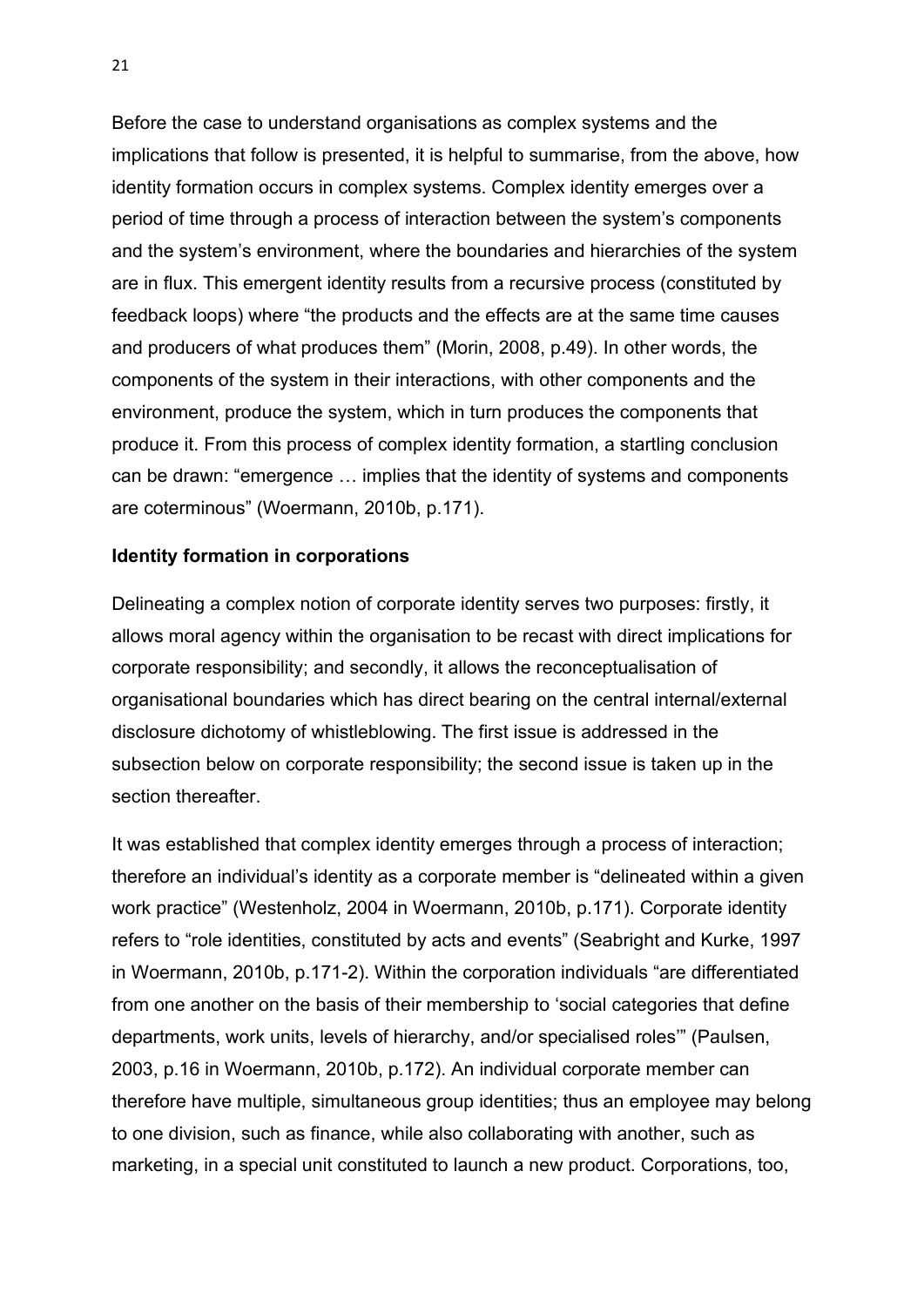have multiple identities, and are differentiated across many contexts, "[meaning] various different things to different stakeholders and groups" (Woermann, 2010b, p.172.) A corporation is thus a competitor to a rival in the market but a collaborator with that same rival in sponsoring a rural-literacy initiative. In the previous section it was discovered that emergence implies that the identity of systems and components are coterminous. In the context of the organisation this means that the identity of the corporation and its corporate members "arise and die together" (p.168). The importance of this insight for my argument is presented below, in the section entitled 'organisations as complex systems: implications for whistleblowing'.

In the course of interacting at work, individual corporate members come to form groups; and cooperative and competitive corporate activities lead to the emergence of formal and informal collegial relationships, task teams and even corporations in themselves (Woermann, 2010b: p.173). Over time group identities and corporate identity, constituted in work practices coalesce into "coherent patterns of beingtogether" (Stacey, 2003, in Woermann, 2010b: p.174). Woermann (2010b: p.175) describes these patterns as "iterated themes, which perpetually reconstruct the past whilst creating the future." The corporation then feeds back these iterative themes (constructed out of the patterns emerging from work practices) "in order to produce corporate members through policy, culture and purpose" (Woermann, 2010b: p.175).

In a similar vein, Painter-Morland (2008, p.174) describes how organisational purpose, or values

"emerge as a kind of inarticulate pattern or quality in the behaviour and expectations [of corporate members] creating a certain congruence, both in the actions of an individual over time and under different circumstances, and in the behaviour of all those who identify with a particular organization. As such, they draw the employees of an organisation together in a meaningful and significant, but non-coercive way."

To recapitulate: corporate identity and the identity of corporate members arise simultaneously through "the dynamic interactions between corporate members and subsystems, and by the iterative themes and feedback loops which create a sense of normative congruence amongst corporate members and subsystems" (Woermann,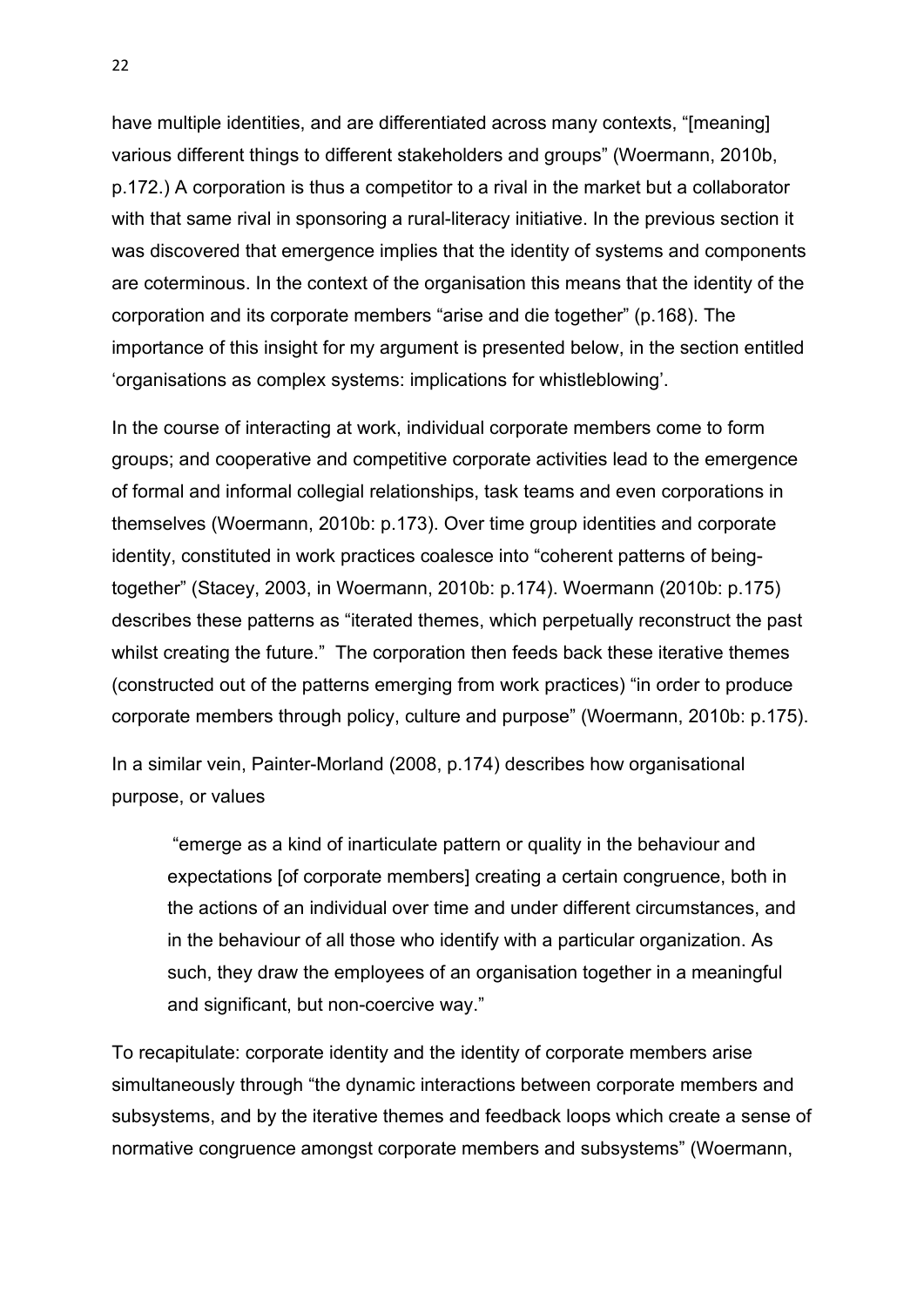2010b: p.175). This way of understanding corporate identity has implications for how corporate responsibility has traditionally been understood.

### **Corporate responsibility recast**

Woermann (2010b: p.177) frames the question of corporate responsibility thus: "can corporations be morally responsible for their actions in the same way that individuals are?" That question has been answered either in the affirmative, by some proponents such as French (1979)<sup>3</sup>, or the negative as for example Ladd (1984)<sup>4</sup>. Woermann (2010b: p.177) regards the various definitions of 'intentionality' within this debate as beside the point, identifying instead how both positions share a common, problematic, understanding of moral agency defined by Painter-Morland (2006, p.90) as "a direct cause and effect relationship between the willing and acting agent and the consequences of his or her behaviour". Furthermore, traditional notions of moral agency assume that "agents, whether individual or corporate, make deliberate decisions based on a clear understanding of all relevant principles or behavioural guidelines" (Painter-Morland, 2008, p.225).

However, in the organisation, understood as a complex system, it is far more fruitful to understand "the locus of moral agency [lying] in the reciprocal circuits of influence between individual employees' personal moral sensibilities and the complex network of relations within an organizational environment" (Painter-Morland, 2006, p.93). Accountability has traditionally been viewed as being accountable *for* something (p.93) and therefore focused on "retroactive appropriation of blame" (Painter-Morland, 2008, p.226). If instead, accountability is understood in terms of the relationships within the organisation and the organisation and its environment, then we should view our responsibilities as responsibility *towards* others (Painter-Morland, 2006, p.93). The corporation's (or corporate member's) failure to act appropriately is therefore to fail *someone*, which instead recasts corporate failures as a breakdown of stakeholder relationships (Painter-Morland, 2008, p.225).

Understanding accountability in this way, as 'relational responsiveness', thus recasts an element identified as crucial to whistleblowing – dissent. In the first part of this paper I noted that dissent was identified by Bok (1980) and Jubb (1999) as the element which rendered internal disclosure as whistleblowing questionable. However, accountability as relational responsiveness eschews apportioning blame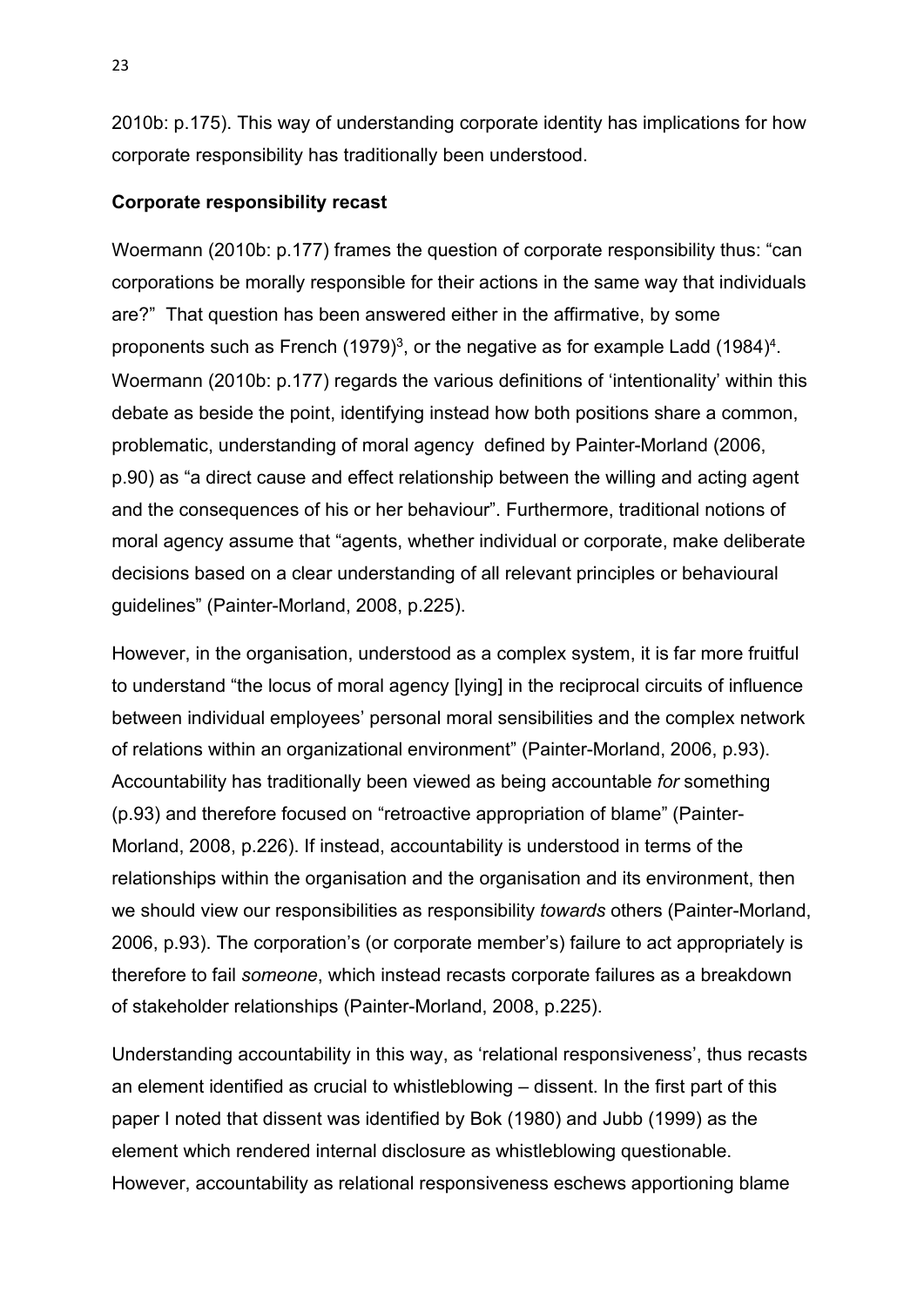for an act of organisational wrongdoing; instead dissent manifests itself in this instance as disagreement over which stakeholders the organisation has failed and *how* the organisation has failed them. Dissent, so understood, shifts the focus away from *consensus* (over what type of harm the organisations' actions resulted in, for example) toward *congruence.* Painter-Morland calls this concept of congruence, *normative congruence,* which captures the organisation's "ability to accommodate difference and dissensus, without losing its functional unity of purpose or sense of identity" (2008, p.224).

Consider an example of corporate wrongdoing involving water pollution; under traditional notions of accountability, the corporation would be responsible *for* the degraded water quality its emissions had produced. It would in all likelihood be fined and ordered to reduce its emissions back to the permitted level. Being relationally responsive however, would entail seeing the corporation acting responsibly *towards*  particular stakeholders, for example local farmers, who draw water from the polluted river to irrigate their crops; or visitors to a nature reserve situated on that river. Consensus amongst the relevant decision makers over whether the organisations' actions in this instance did constitute an identifiable harm would not be needed. Instead, through a process of normative congruence, the differences of opinion around this question (dissent) would settle around the common identification that the organisational is indeed a socially responsible organisation. This would entail that the organisation accept that its failure consisted in not being responsive to the needs of the local farmers and resort visitors. Correcting the failure *towards* these stakeholders would entail more than just reducing emissions back to the levels permissible. Those levels, acceptable for regulatory purposes, might not ensure a bountiful crop for the farmers, or might be technically safe, but produce an unpleasant odour, thus destroying the aesthetic appeal of the nature resort.

So far this strategy is still compatible with the first and second tiers of Vandekerckhove's tiered approach. The whistleblower discloses internally (thus preserving organisational loyalty) but because the focus of the disclosure has changed, from the blameworthy act to the response necessary to the affected stakeholders, there is a reconfiguration of the organisation. That reconfiguration will pull those affected stakeholders (the farmers and nature resort visitors) into the organisation so that in the future, when deciding what levels to emit, the organisation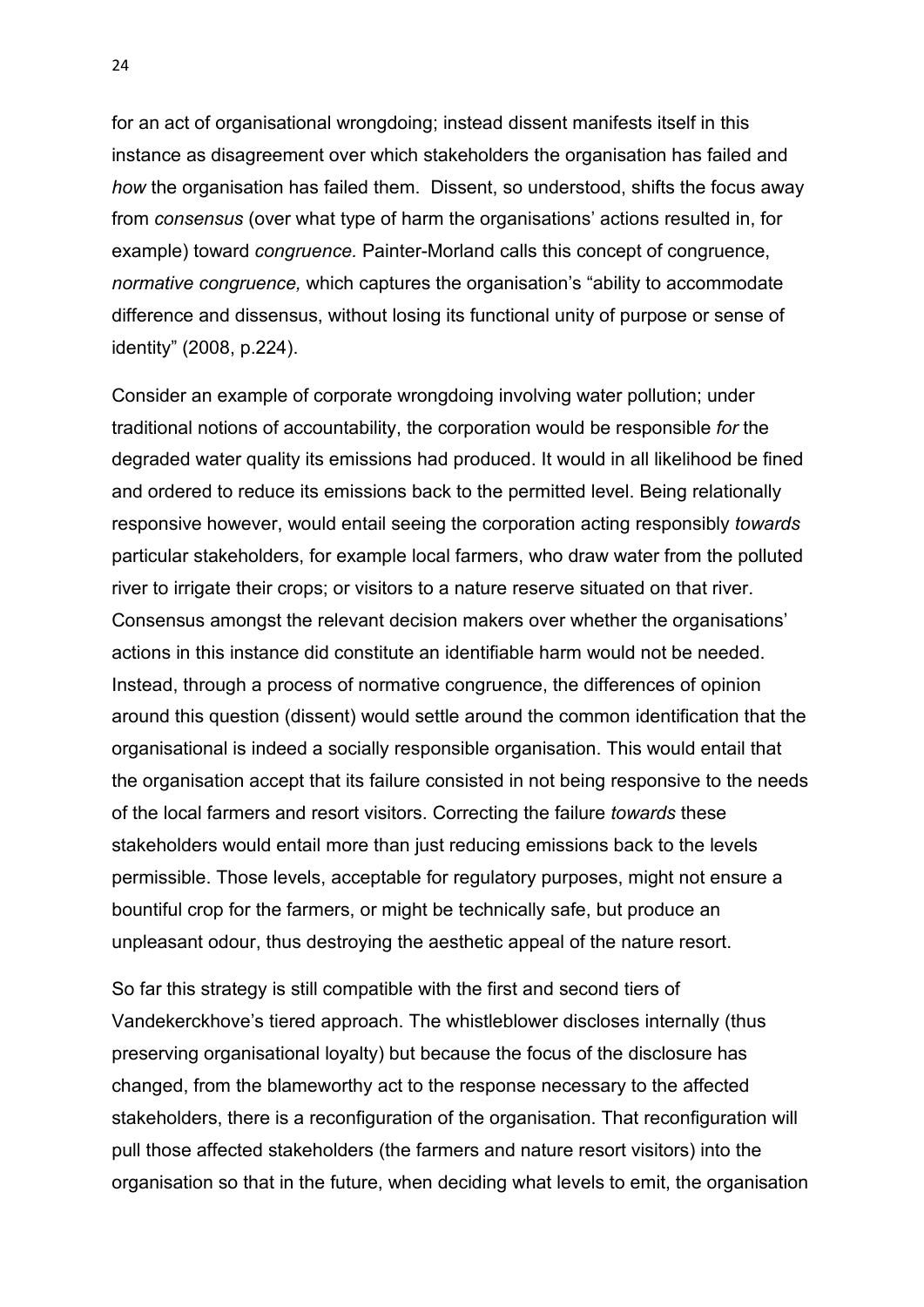consults with those stakeholders. Similar reconfiguring dynamics would occur at the second tier (which includes law enforcement agencies, Ombudspersons etc…). Suppose the resort visitors now decide that they are not content with just picnicking on the banks of the targeted river but that the area surrounding the river should also sustain particular birdlife, and so support even less emissions. The whistleblower would make a disclosure to an environmental protection agency but that disclosure would focus on what the organisation would need to do in order to remain relationally responsive to those stakeholders. This disclosure would also reconfigure the organisation such that the environmental protection agency would now also be consulted when future decisions regarding levels of emissions were considered. In the event, this disclosure - to the environmental protection agency - would not amount to organisational disloyalty.

However, the whistleblower's dilemma remains: The organisation retains the prerogative to specify which proxies of society count as the second tier of disclosure, as well as stipulating what extra requirements are needed to move up to that level. Although consensus has softened to congruence, the organisation still retains a veto, albeit that veto now concerns who the organisation should be responsible to and what form relational responsiveness should take. Thus in allowing disclosure to a proxy of society, such as an ombudsperson, the organisation does not so much 'open' its boundaries as extend them. The boundaries of the organisation widen as it attempts to include other parties not 'central' to its operations, but those boundaries still remain closed, operating as autopoietic systems. Furthermore, the organisation may decide that a particular proxy of society counts as a legitimate recipient of disclosure on this occasion but not on another; so the problem with organisational boundaries is not just how wide or open they are construed, but also how *fixed* they are. Opening the boundaries of the organisational and keeping those boundaries flexible, would for my purposes, require that who qualifies as a recipient of a disclosure remain flexible, dependant on what response was required to a particular stakeholder. How then does the whistleblower ensure that the organisation opens its boundaries to its stakeholders and keeps those boundaries flexible?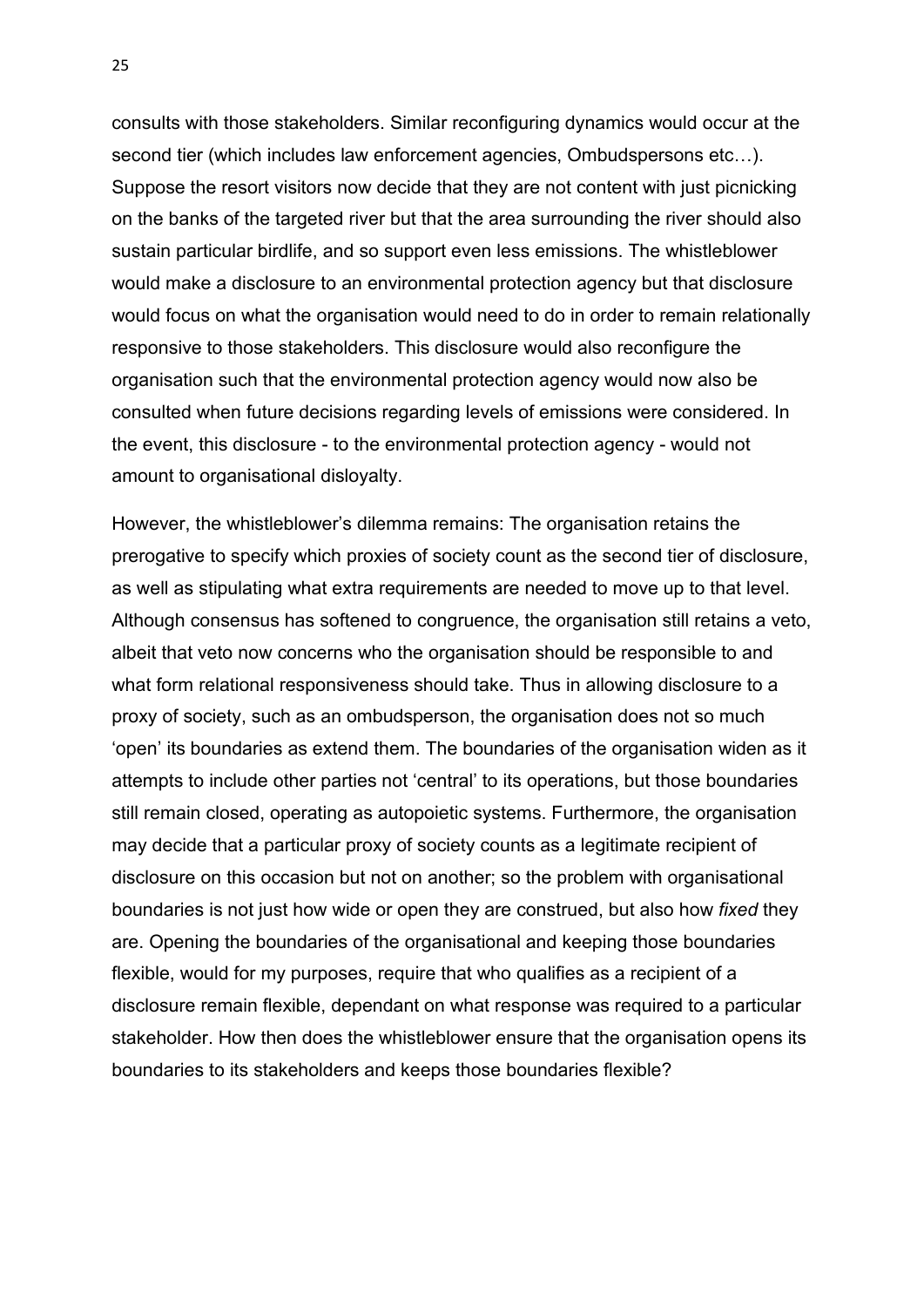### **ORGANISATIONS AS COMPLEX SYSTEMS: IMPLICATIONS FOR WHISTLEBLOWING**

If organisations are better understood as complex systems, as against autopoietic systems, then I believe the following generalisation can be asserted: regarding only internal disclosure (which incorporates the first two tiers of Vandekerckhove's tiered system) as an instance of organisational loyalty amounts to understanding the organisation as a closed system; while allowing the organisation to function as an open system requires that external disclosure be accommodated. The crux of the matter rests on who the organisation decides is 'part of it', i.e. where it decides to draw its boundaries, as well as how flexible it allows that designation to be. Extending the boundaries of an organisation to include proxies of society, such as an ombudsperson, to which a disclosure can be made, fail to resolve the whistleblowing dilemma because it attempts to fix the boundaries of the organisation at that proxy. Such attempts by the organisation are unethical because it "disregards the complex, non-linear, asymmetrical interactions and interdependencies that exist between corporations and stakeholders … corporations have a duty to try and remain open and responsive to stakeholders concerns and environmental demands" (Woermann, 2010, p.182).

Remaining open and responsive to stakeholder concerns entails that the designation 'internal' or 'external' to the organisation, and therefore who qualifies as a recipient of a disclosure of wrongdoing, remains flexible, dependant on what response is required to a particular stakeholder. The whistleblower who makes an external disclosure forces the organisation to uphold this imperative. S/he should be protected, I argue, because this act remains within the definition of organisational loyalty. Recall that in complex systems the concept of emergence implied that the identity of systems and components are coterminous, and that in the context of the organisation this meant that the identity of the corporation and its corporate members "arise and die together" (Woermann, 2010b, p.171). If we take it that retaliating against the whistleblower in effect dissolves his/her identity then what follows is that this act of retaliation also dissolves the organisations' identity, i.e. causes it to lose (what Painter-Morland calls), "its functional unity of purpose or sense of identity"(2008, p.224). Disallowing such an outcome would fall under organisational loyalty because it goes to the very heart of the organisations'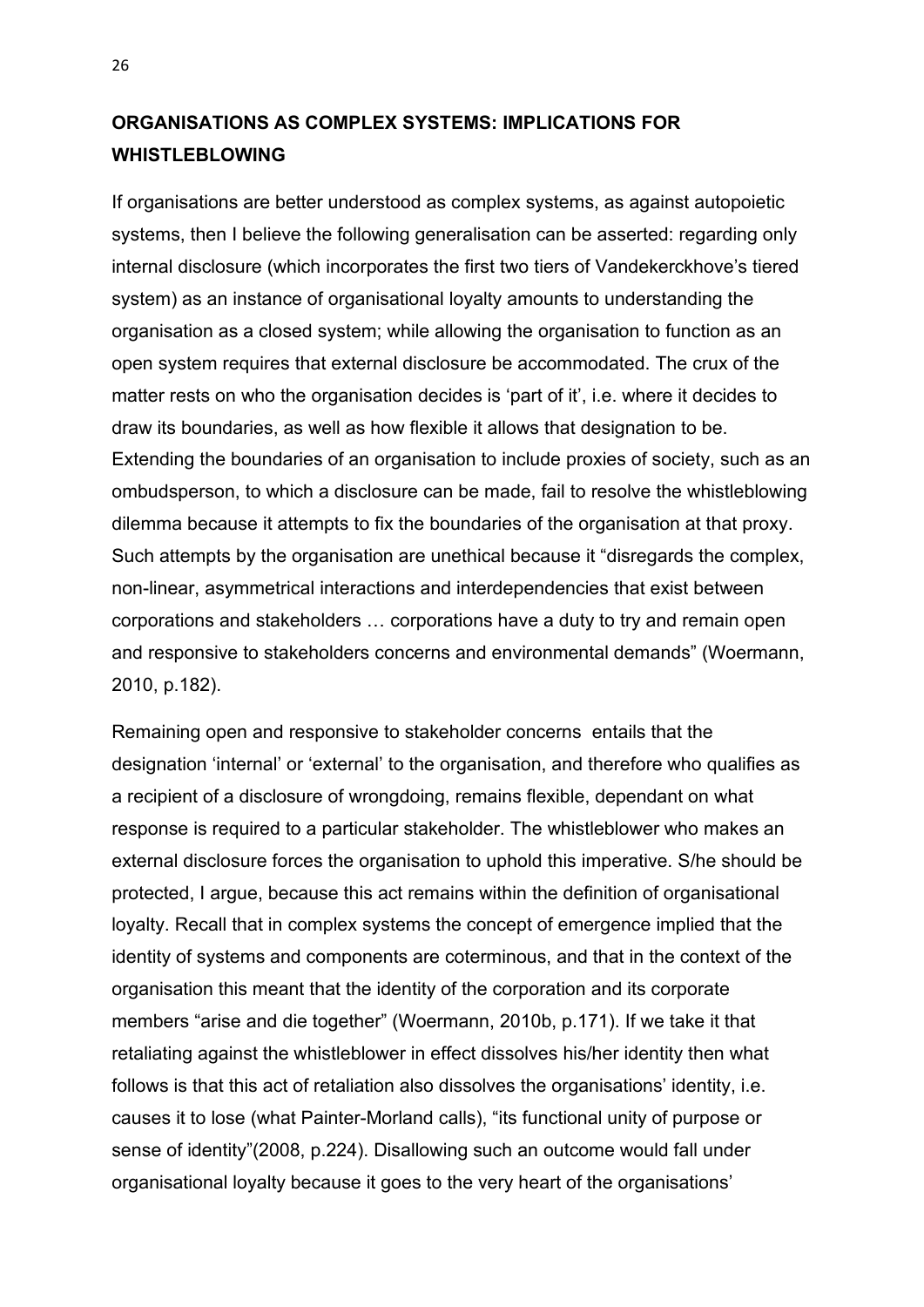existence. As the pivot on which normative congruence within the organisation would turn, the whistleblower would in effect become the boundary of the organisation, more specifically, the *flexible, ethical* boundary of the organisation.

In permitting an 'external' disclosure to stand the organisation is made to acknowledge that that party (the 'outside' party the 'external' disclosure was made to) is included in the considerations of the organisation and that the boundaries between the organisation and that 'external' recipient are fluid and open to each other. Disclosure to the 'external' party in the particular instance allows the organisation to be relationally responsive because, *inter alia*, that 'external' party might have resources the organisation does not have, to assist in stopping and/or correcting the harm emanating from the organisation.

As an example consider the BP oil spill disaster in the Gulf of Mexico in 2010. By itself, BP did not have the resources to stop and quickly contain the spill, or to mitigate the harm being done to the wildlife in the area or residents along the coast affected. Only if 'external' parties such as environmental and wildlife protection groups, normally parties it might be quite antagonistic to, became part of its response to the spill, would BP be able to ameliorate the harm done to the bird and marine-life, as well as the coastal residents, and thus to remain relationally responsive to those stakeholders. If BP had to be more flexible in designating who qualified as 'internal' to its organisation and not be allowed to "operate as a selfcontained entity that freely interact[ed] with stakeholders on its own terms" (Painter-Morland, 2006, p.90), then the spill *might* possibly have been avoided; at the very least damage to the environment would certainly have been lessened. This is because disclosures to the environmental and wildlife protection groups would have allowed them to warn BP that continuation of those particular work practices (that eventually led to the spill and/or exacerbated the spill's harm) would threaten a specific harm whose interest they represented - say a particular species of fish. By being made to take cognisance of the possibility of this very specific harm, i.e. being relationally responsive to that species of fish, BP in reviewing those *particular* work practices *may* have discovered that in fact a more *general* harm was likely, and that those particular practices were rooted in more widespread organisational practices, thus necessitating a systemic overhaul. Flexibility in disclosure to that 'external' stakeholder may just have avoided a major disaster. Such an outcome may strike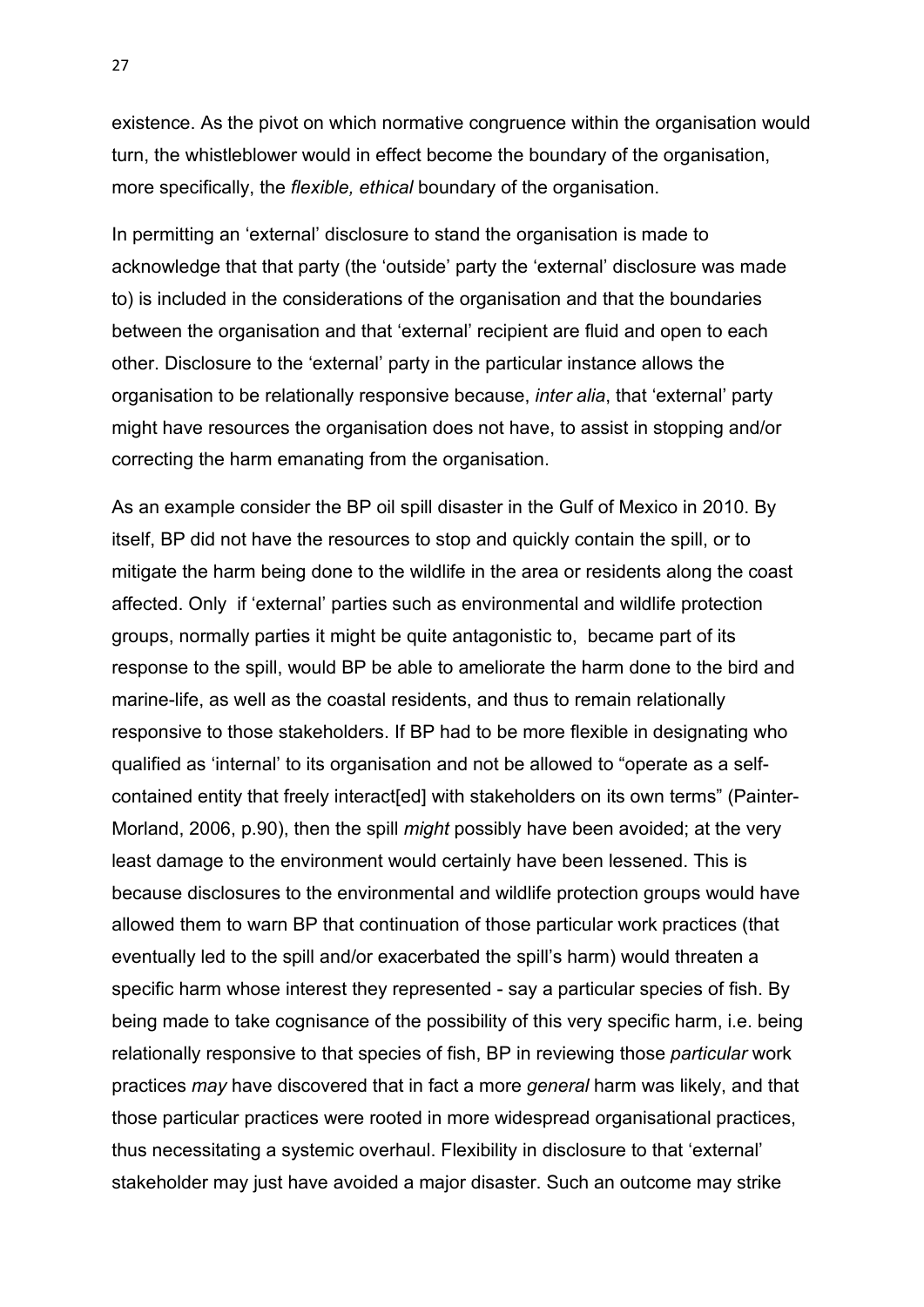some as overly optimistic but it should not be forgotten that in a complex system, such as the organisation, characteristics such as non-linearity mean that small causes can have large repercussions.

My argument thus far can be summarised as the following: The whistleblower attempts to make the organisation relationally responsive to a particular stakeholder who has been harmed by the organisations' actions. If the organisation fails then the whistleblower reconfigures the organisation by forcing the organisation to open up and make its boundaries flexible, making the designation 'internal' or 'external' to the organisation, and therefore who qualifies as a recipient of a disclosure of wrongdoing, flexible. The organisation is restrained from retailing against the whistleblower because their identities are coterminous. The reconfiguring process further restrains possible organisational retaliation: as the disclosure cannot be categorically defined as either internal or external the question of whether this disclosure is an act of organisational loyalty becomes moot.

### **THE WHISTLEBLOWER-AS-***PARRHESIASTES*

Business and ethics have always made uneasy bedfellows. Indeed, the accusation that the notion of 'business ethics' is an oxymoron is both pervasive and persistent (Duska, 2000). Accordingly, profits necessarily preclude ethics. The increasing awareness of the detrimental impact of business on the environment as well as the social and economic costs of corporate failures such as Enron in the early 2000s has awakened many to the realisation that such strategies are no longer viable. Governments around the world have decided that they have a responsibility to ensure that corporations focus not just on profits but on the triple bottom line of profit, society and the environment <sup>5</sup>. To this end, legislative and regulatory interventions such as SOX in the USA have required corporations to institute ethics programmes in their organisations. Part and parcel of these ethics programmes has been to institute an organisational whistleblowing policy which it was hoped would contribute to creating a more ethical organisation. Sadly, the ongoing global financial crisis which started in the US in 2007 has served to confirm our worst fears; ethics has become just one more operational risk to be managed.

Painter-Morland (2008) believes that the institutionalisation of ethics in corporate ethics programmes has failed to create a more ethical organisation because ethics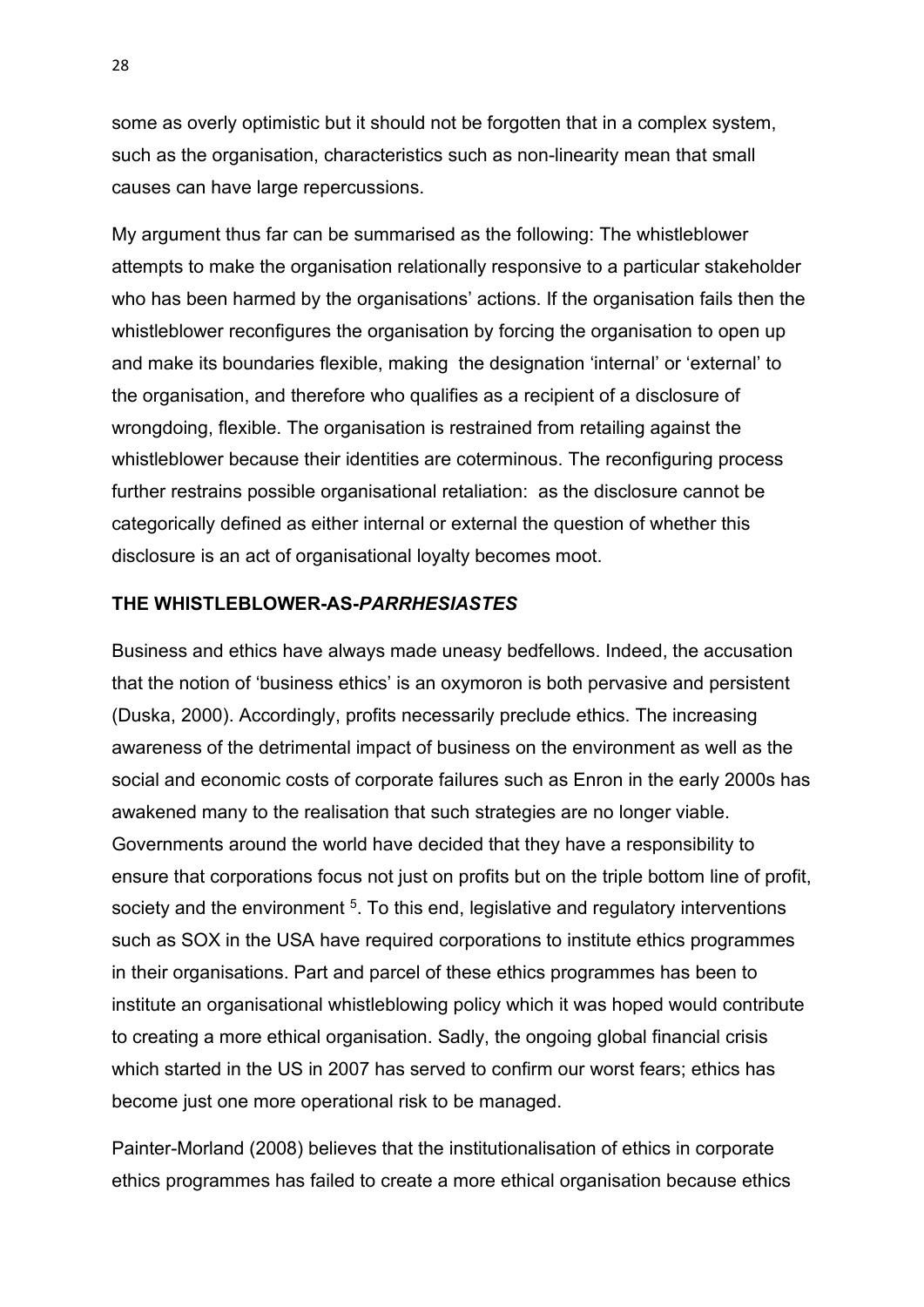has become dissociated from practice. Instead "ethics is portrayed as a set of principles that must be applied to business decisions" with the result that "ethics functions as a final hurdle in a deliberate decision-making process" (2008, p.2). This rules-based approach assumes that ethics can be 'taught' as a set of solutions to cover any and all problems that may arise in the course of undertaking business; a handbook that may be pulled out, in case of ethical emergency, and the relevant pages consulted for a patch-up.

What Jones *et al*. (2005, p.120) call "the fundamental issue [of] how to provide a legitimate - if dangerous - social identity for the person who speaks fearlessly" can now be addressed. The whistleblower 'speaks truth to power', what the ancient Greeks called a *parrhesiastes* - a truth teller. The counterpart to the *parrhesiastes* as truth-teller is the *rhetor*. The *rhetor* is one who merely tries to persuade. Jones *et al.* (2005, p.121) tell us that rhetoric is a technique that can be learnt. Just like a set of ethical principles. The *parrhesiastes* however, who seeks to bear witness to truth, engages in a way of life (p.121). S/he engages in 'ethics as practice'. As such, s/he cannot understand ethics "that is practised at arm's length" or as "an abstract cognitive exercise" but as an exhortation to "remain fully engaged with the concrete contingencies and dynamics of the world" (Painter-Morland, 2008. P.87). "Ethics as practice is all about participation, relationships and responsiveness" (p.87).

In living the life of *parrhesia* ethics as practice becomes integrated into the identity of the whistleblower; because the identity of the organisation and its corporate members are coterminous (on the understanding that organisations are complex systems) the organisation must necessarily also enact such integration. If it does not, it risks losing "its functional unity of purpose or sense of identity." Cilliers (2010, p.16) puts the point more forcefully: "ethics is not only something the organisation 'does'; the organisation is *constituted* through normative processes" (Cilliers, 2010, p.16) (italics in original). Furthermore, understanding organisations *in* society as closed systems, as Vandekerckhove does; see the formation of 'society' as ontologically prior to the subsystems, such as organisations, that comprise society. If identity formation is understood as a complex phenomenon then it follows that the identity of society and organisations are coterminous (Woermann, 2010b). As such there can be no society *versus* organisation. Attempts to contain conflicts within an organisation, or society's proxies, such as Vandekerckhove's normative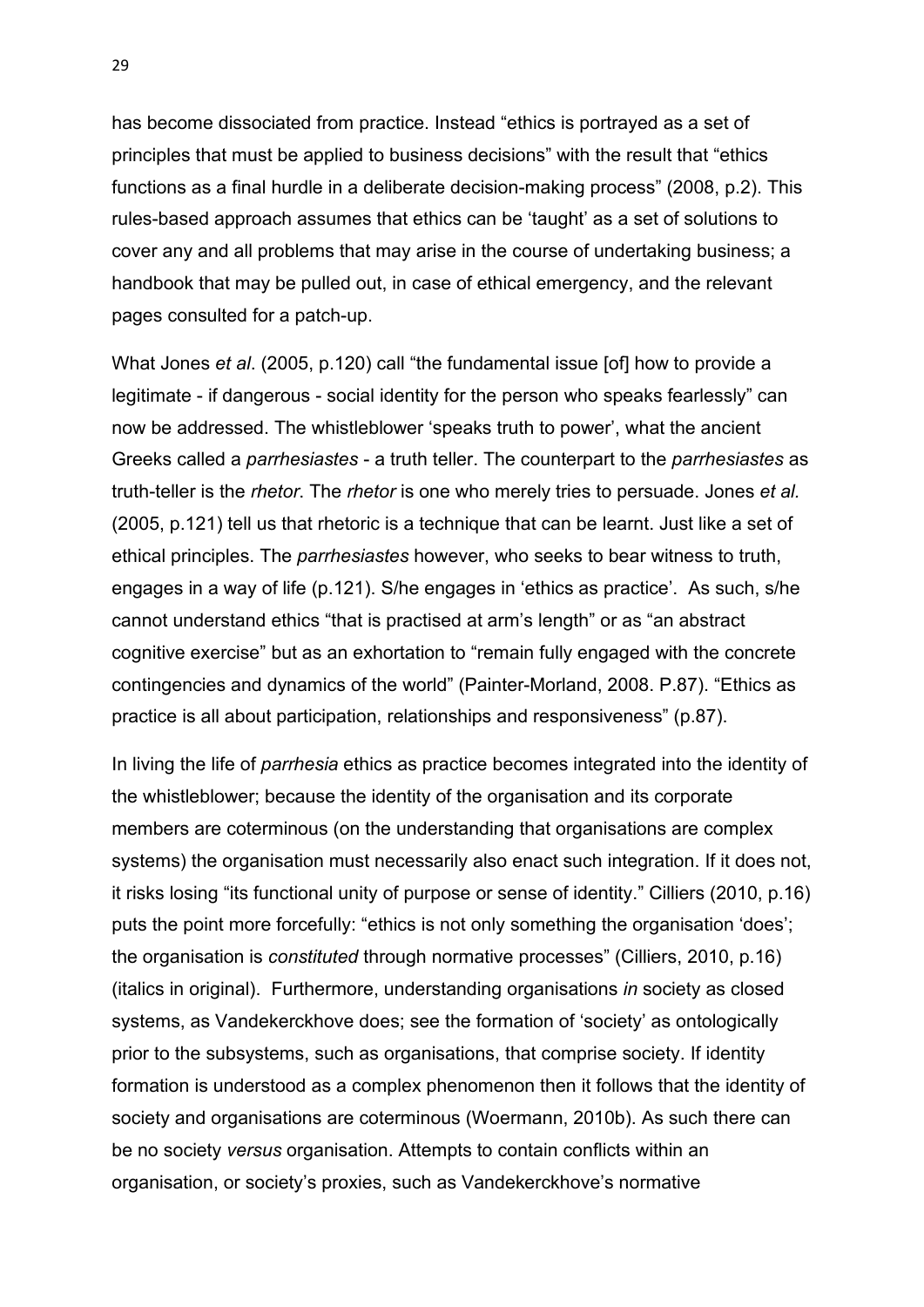legitimisations of whistleblowing try to do, fail because the boundary between society and the organisation must remain open and flexible.

Understanding identity formation in society and organisations as complex phenomenon also resolves Vandekerckhove's paradox - effective whistleblowing policies, which entail a broad scope in their actor, subject and recipient elements, need an organisational and societal 'culture' characterised by the absence of abuse of power in highly independent and transparent organisations. However, to assume such a 'culture' annuls the need for whistleblowing. The paradox is overcome because if an organisation remains open to its stakeholders and society, it nonetheless still remains constrained by what it can justifiably do - it still needs to maintain relationships of trust, confidence and respect with those stakeholders. These constraints, which are embodied in the whistleblower-as-*parrhesiastes,* keep the organisation ethical, which precludes abuses of power. Remaining open to its stakeholders ensures that the organisation remains relationally responsive to its stakeholders - annulling the need for whistleblowing.

### **CONCLUSION**

Perhaps 'annulling', from the previous section's last sentence, is the wrong formulation. There will always be a need for someone to raise concerns; and in order for those concerns to be taken seriously there will always be a need for the whistleblower. Concerns that animals, for example, were being exposed to unnecessary levels of pain in order to test for the harmful effects of cosmetics on humans was initially limited and then downplayed (Singer, 2009). Getting industry and the public to take those concerns seriously required the disclosure of the horrors of those experiments and the needless suffering they inflicted on the animals (2009, p.52-61). Coupled with a growing animal welfare activism, most corporations in the cosmetic industry no longer test their products on animals.

The whistleblower-as-*parrhesiastes* represents society's on-going debate concerning the just trade-off between business activity and societal welfare. The whistleblower as *parrhesiastes* becomes the collective social conscience of the organisation who represents the limit of acceptable transgression that will be tolerated by society in general, and a specific stakeholder in particular, at any given point in time. The whistleblower then, is not that person who stands in opposition to the organisation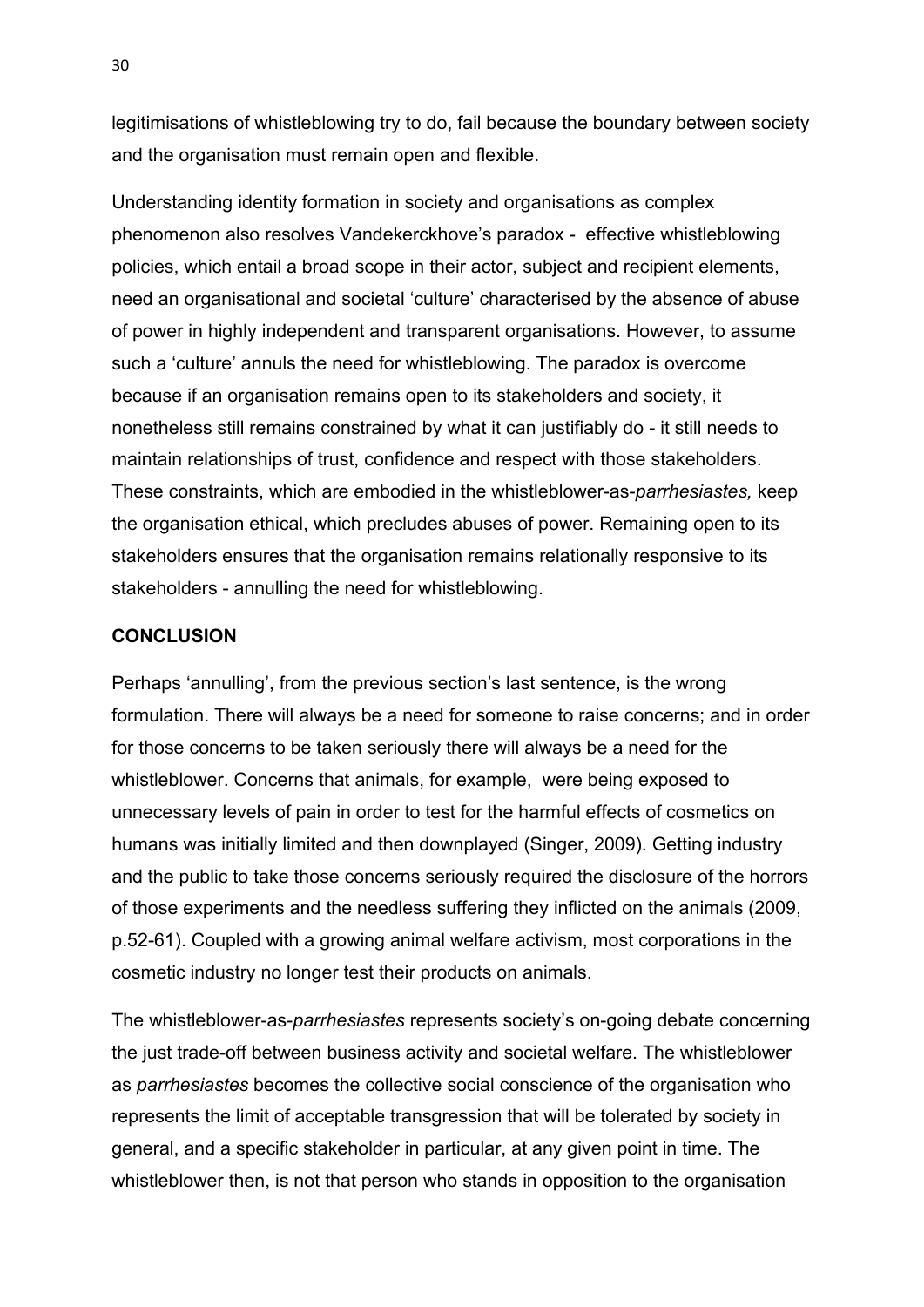but is its very manifestation. In retaliating against the whistleblower, the organisation (uselessly) retaliates against itself. The whistleblower-as-*parrhesiastes* becomes the *ethical* boundary of the organisation, forcing the organisation to keep the demarcation of its boundaries flexible, thus staying relationally responsive to its stakeholders.

C. Fred Alford (2001, p.133) remarked that "Whistleblowers lift the veil for a moment. Instead of looking at what lies behind the veil, we gaze at the one who lifts it … in this way we perpetuate the problem … transforming whistleblowing into deviance." What I have tried to achieve in this paper is to shift the focus of whistleblowing from the whistleblower to the organisation, and in the process find a place within the organisation for the whistleblower to belong to. In drawing on insights from Critical Complexity theory I hope to have reconceptualised the whistleblowing act such that the internal/external disclosure dichotomy and its bearing on organisational loyalty is made less stark. I believe that Critical Complexity theory, and the ethics of Critical Complexity (Woermann & Cilliers 2012), contains great resources to ask better questions of business ethics in general, and whistleblowing in particular. I hope my use of those rich theoretical seams encourages other researchers to mine its depths further.

### **Endnotes**

- 1. Vandekerckhove uses the term *Organizational* Social Responsibility instead of the more commonly used *Corporate* Social Responsibility to make explicit the idea that social responsibility is applicable to both corporate and noncorporate actors (2006, p.104).
- 2. Vandekerckhove also describes five other ways that whistleblowing policies are normatively legitimated throughout the globe today, viz. accountability; integrity; loyalty; efficiency; and whistleblowing as a human right (2006, pp.73- 136).
- 3. French locates corporate agency in a CID structure (Corporations Internal Decision structure) which he argues "licenses the predication of corporate intentionality" (1979, p. 232).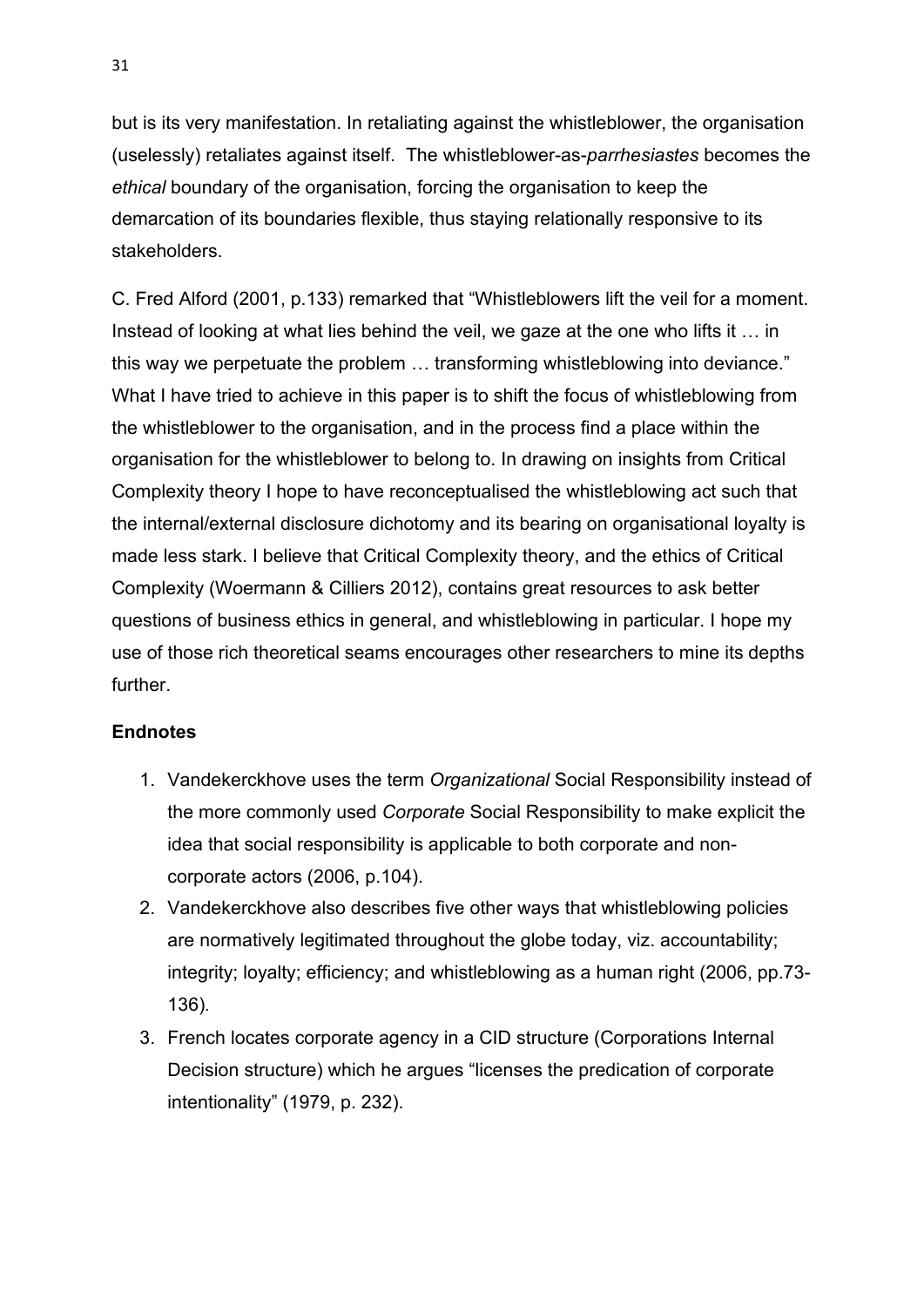- 4. Ladd argues that attributing moral agency to corporations is not only a category mistake but a moral mistake because "corporations are not people but *organizations* of people" (1984, p.249).
- 5. The triple bottom line is a term coined by John Elkington (1999) He argues that business should not just concern itself with adding economic value (profit), but also environmental (planet) and social (people) value.

### **Bibliography:**

Alford, C.F. (2001) *Whistle-blowers: Broken Lives and Organisational Power*. Cornell University Press: Ithaca.

Bok, S. (1980) 'Whistleblowing and professional responsibility.' in Donaldson, T., Werhane, P.H. & Cording, M. (eds.) (2002) *Ethical Issues in Business*. 7th ed. Prentice Hall: New Jersey.

Bowie, N.E. & Duska, R.F. (1990) *Business Ethics* 2nd ed. Prentice Hall, Englewood Cliffs: New Jersey.

Calton, J.M. & Lad, L.J. (1995) 'Social contracting as a trust-building process of network governance' *Business Ethics Quarterly* 5(2): 271-295.

Carr, A.Z. (1968) 'Is business bluffing ethical?' *Harvard Business Review* 46: 143-153.

Cilliers, P. (1998) *Complexity and Postmodernism: Understanding Complex Systems.* London: Routledge.

Cilliers, P. (2001) 'Boundaries, hierarchies and networks in complex systems' *International Journal of Innovation Management* 5(2): 135-147.

Cilliers, P. (2005) 'Complexity, deconstruction and relativism' in *Theory, Culture & Society* 22(5):255-267.

Cilliers, P. (2008) 'Complexity theory as general framework for sustainability science' in *Exploring Sustainability Science: a Southern African perspective* M. Burn & A. Weaver (eds.). Stellenbosch: African sun Media, 39-58.

Cilliers, P. (2010) 'Difference, Identity and Complexity' in P. Cilliers. & R. Preiser. (eds.) *Complexity, Difference and Identity.* London, New York: Springer, 3-18.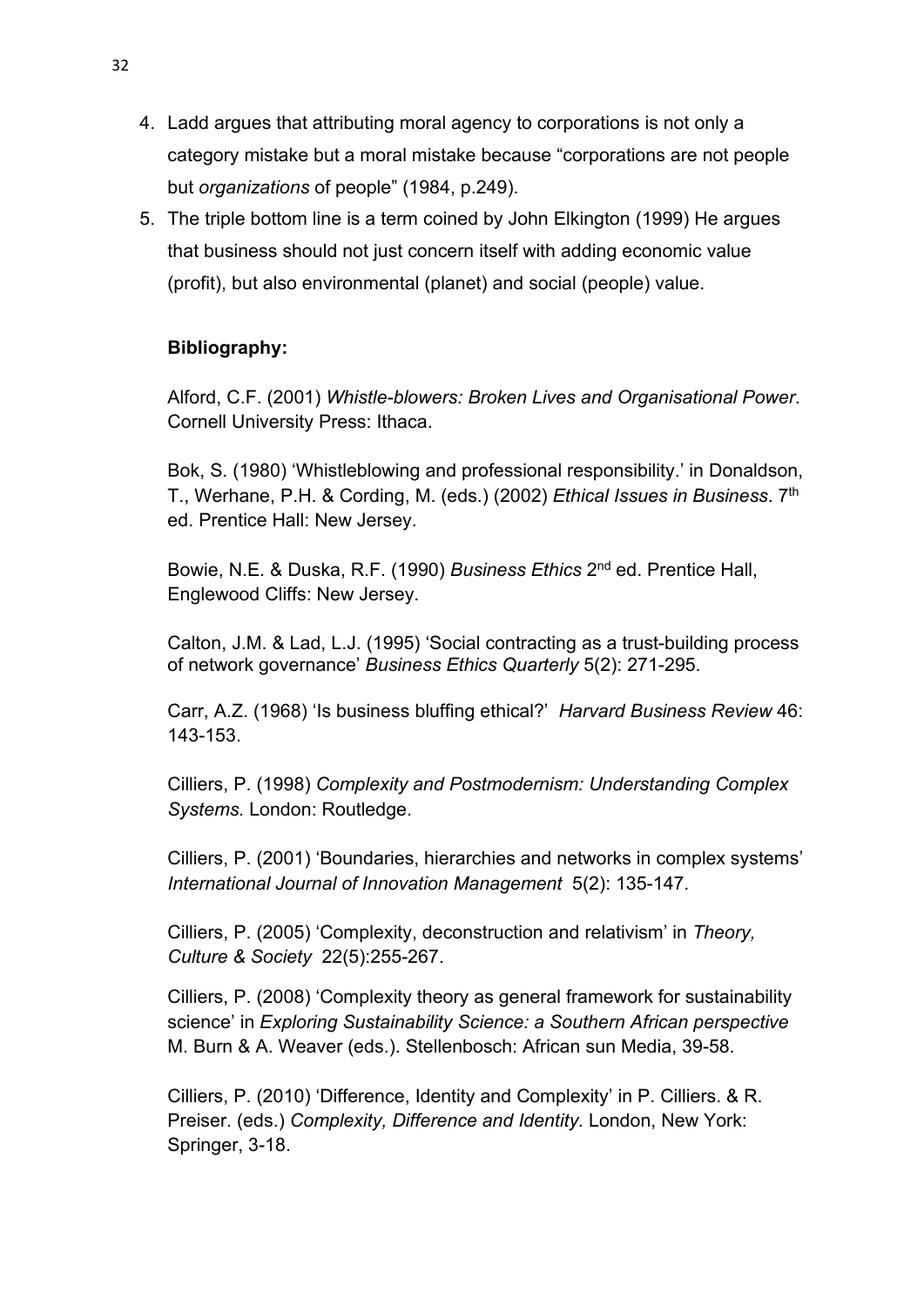Cilliers, P., De Villiers, T. & Roodt, V. (2002) 'The formation of the self. Nietzsche and Complexity' *South African Journal of Philosophy* 21(1): 1-18.

DeGeorge, R.T. (1986) *Business Ethics* 2nd ed. MacMillan: New York.

Duska, R. (2000) 'Business ethics: oxymoron or good business?' *Business Ethics Quarterly* 10(1): 111-129.

Duska, R. (2004) 'Whistleblowing and employee loyalty' as reprinted in Beauchamp, T. & Bowie, N.E (eds.) *Ethical Theory and Business* 7th edition. Pearson Prentice Hall: New Jersey.

Dworkin, T.M., & Baucus, M.S. (1998) 'Internal vs. external whistleblowers: a comparison of whistleblowing processes' *Journal of Business Ethics* 17: 1281- 1298.

Elkington, J. (1999) *Cannibals with Forks: The triple bottom line of 21st century business*. Minnesota: Capstone.

French, P. (1979) 'The Corporation as a Moral Person' in White, T.I. (ed.) 1993 *Business Ethics: A philosophical Reader*. New York, Toronto: MacMillan Publishing Company.

Freeman, R.E. (1984), *Strategic Management: A Stakeholder Approach*. Boston: Pitman.

Friedman, M.(1970) 'The social responsibility of business is to increase profits' in T.Donaldson & P.H.Werhane (eds.) *Ethical Issues in Business: A Philosophical Approach 8th edition* (2008) London: prentice Hall, 34-39.

Jones, C., Parker, M., & Ten Bos, R. (2005) *For Business Ethics*. Oxon: Routledge.

Jubb, P.B. (1999) 'Whistleblowing: A restrictive definition and interpretation' *Journal of Business Ethics* 21: 77-94.

Ladd, J. (1984) 'Corporate mythology and individual responsibility' in White, T.I. (ed.) 1993 *Business Ethics: A philosophical Reader*. New York, Toronto: MacMillan Publishing Company.

Luhmann, N. (1980) *Gesellschaftsstruktur und Semantik. Studien zur Wissenssoziologie der modernen Gesellschaft*. Frankfurt am Main: Suhrkamp.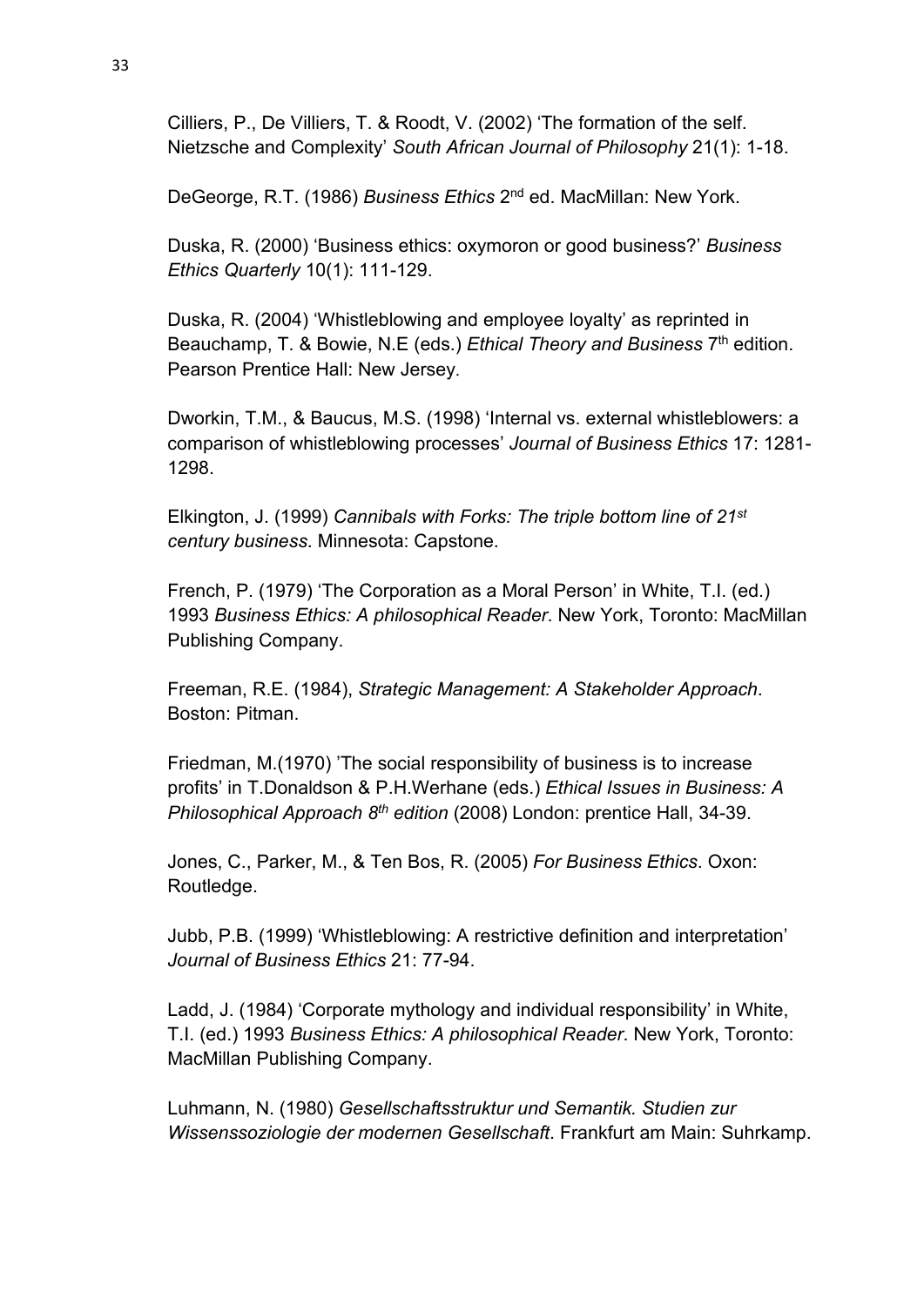Luhmann, N. (1995) *Social Systems,* trans. J. Bednarz Jr. (with D. Baecker). Stanford: Stanford University Press.

Luhmann, N. (2000) *Organisation und Entscheidung*. Opladen, Wiesbaden: Westdeutscher Verlag Maturana, H.R. and Varela, F.J. (1980) *Autopoiesis and Cognition: the Realization of Living*. Dordrecht: D. Reidel.

Morgan, G. (2006) *Images of Organization*. London: Sage.

Morin, E. (2008) *On Complexity*. Cresskill, NJ: Hampton Press.

Painter-Morland, M. (2006) *'*Redefining accountability as relational responsiveness' *Journal of Business Ethics* 66: 89 – 98.

Painter-Morland, M. (2008) *Business Ethics as Practice: Ethics as the Everyday Business of Business.* Cambridge: Cambridge University Press.

Parsons, T. (1951) *The Social System*. New York: Free Press.

Paulsen, N. (2003) 'Who are we now? : Group identity, boundaries, and the (re)organizing process' in N. Paulsen & T. Hearnes (eds.), *Managing Boundaries in Organizations: Multiple Perspectives*. Hampshire, MA: Palgrave Macmillan, 15-34.

Preiser, R. and Cilliers, P. (2010) 'Unpacking the ethics of complexity' concluding reflections' in Cilliers, P. & Preiser, R. (eds.) *Complexity, Difference and Identity*. London, New York: Springer, 265-287.

Poli, R. (2009) 'The complexity of anticipation'. Available at: http://robertopoli.co.cc/wpcontent/ uploads/papers/Poli%202009%20Complexity%20of%20Anticipation%204.pdf. (Accessed 26 May 2011)

Seabright, M.A. and Kurke, L.B. (1997) 'Organisational ontology and the moral status of the corporation' *Business Ethics Quarterly* 7(4): 91-108.

Singer, P. (2009) *Animal Liberation*. New York: Harper Perennial.

Solomon, R.C. (1993) *Ethics and Excellence: Cooperation and Integrity in Business.* New York: Oxford University Press.

Stacey, R.D. (2003) *Complexity and group processes: A radical social understanding of individuals*. Sussex: Brunner-Routledge.